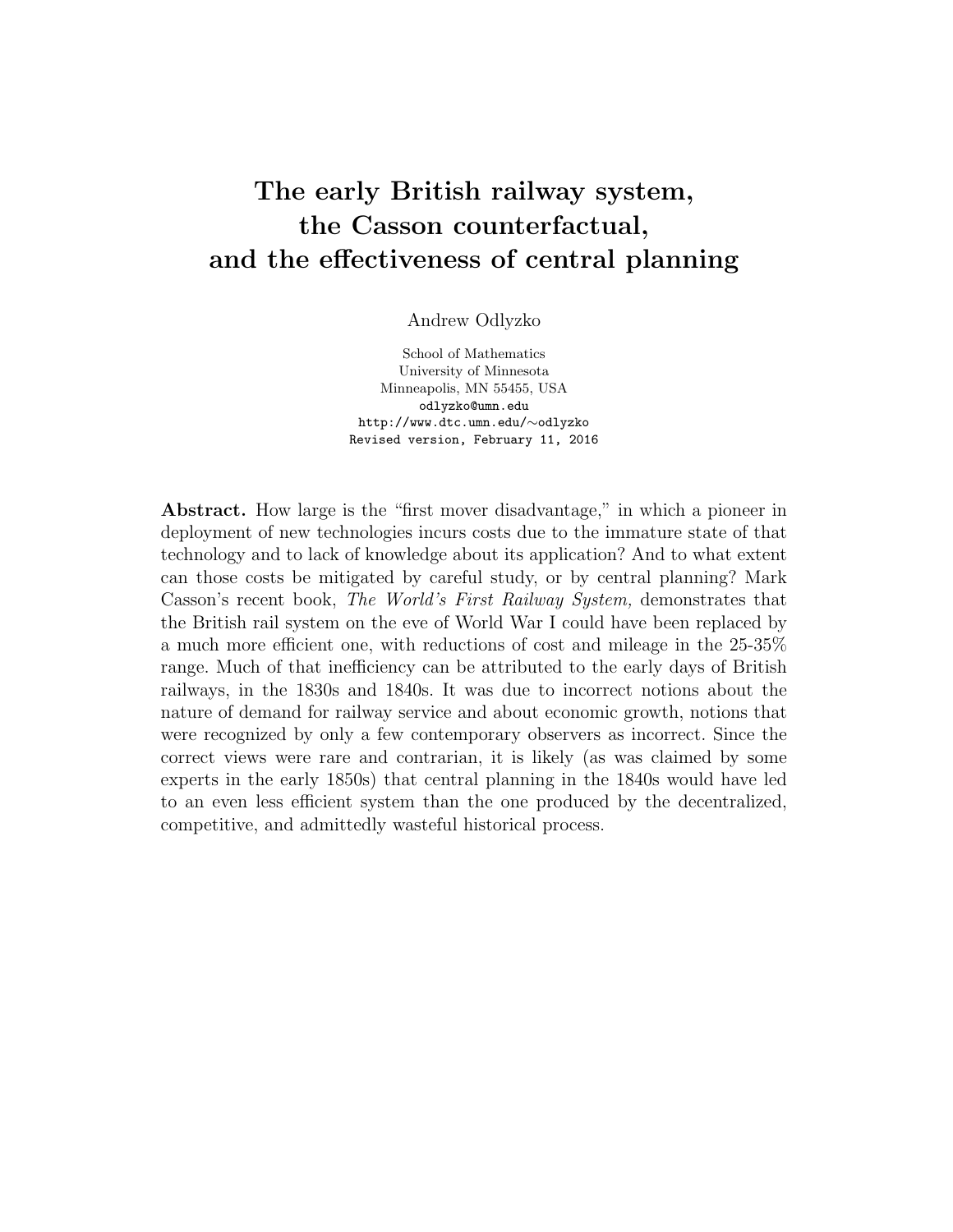### 1 Introduction

Britain was the world's leader in the development of railways. Much of the development of the British rail network occurred in the early days, when little was known either of how far the technology would improve, or how much demand for it would exist. The resulting system was perceived by contemporaries and also by modern observers as inefficient. However, the degree of inefficiency had not been quantified by any careful study. This gap has been filled by the recent book by Mark Casson, The World's First Railway System [\[5\]](#page-23-0). It presents convincing evidence that at its peak a century ago, the British rail system had 50% more track than necessary. More precisely, Casson considered the railway system of Britain (meaning England, Scotland, and Wales, but excluding Ireland) of 1914, when it was close to its maximal route length with about 20,000 miles. In a prodigious feat for a single person, he produced a design for an alternate system of only 13,000 miles that he carefully argued would have provided an equivalent level of service. That represents a saving of 35% in mileage. Since his design would have required more facilities in some places, he estimated that his layout would have saved about 25% of the construction costs of the actual system ([\[5\]](#page-23-0), p. 17). As cumulative railway investments in Britain amounted to about 60% of GDP by 1913 [\[20\]](#page-23-1), even a 25% saving would have come to around 15% of GDP, a huge amount. Casson's smaller system would also have reduced operating costs to a substantial but unquantified extent. Since gross annual revenues of the railway industry were over 5.5% of GDP in 1912 [\[20\]](#page-23-1), any significant reduction there would have had a substantial impact on the efficiency and competitiveness of the entire British economy.

Most of Casson's book is devoted to the details of his alternate layout of the British rail network, and those are assumed to be valid in this paper. (It is even shown in Section [4](#page-6-0) that similar estimates of the degree of wasteful spending in railway construction had been made in the early 1850s by some knowledgeable observers.) However, much of the interest in his study comes from his claim that had Britain made a modest change in government policy in 1845, most of the inefficiency he documents for the British rail network of 1914 would have been avoided. His suggested policy change would have continued and strengthened the expanded role that a certain government agency (the Railway Department of the Board of Trade, from now on referred to as RDBoT) had in railway planning for about a year, from mid-1844 to mid-1845. It is shown here that this part of Casson's thesis is very likely incorrect. It is more probable that greater government involvement in railway expansion in the 1840s would have produced an even less efficient system than the admittedly wasteful one that came to be. This was the opinion of some eminent railway engineers in the early 1850s, in the aftermath of the huge expansion of the railway network that resulted from the Railway Mania of the 1840s.

Casson is undoubtedly correct in much of his criticism of British railway policy. Had Parliament adopted a more interventionist policy in the second half of the 19th century, some of the inefficiencies that Casson identifies could have been avoided. However, during the crucial period of the 1840s, there were additional and deep-seated obstacles to efficient design, going beyond lack of coordinated planning. One misleading notion that dominated British thinking in the 1840s was about the nature of demand for railway service. Another was about the nature of economic growth.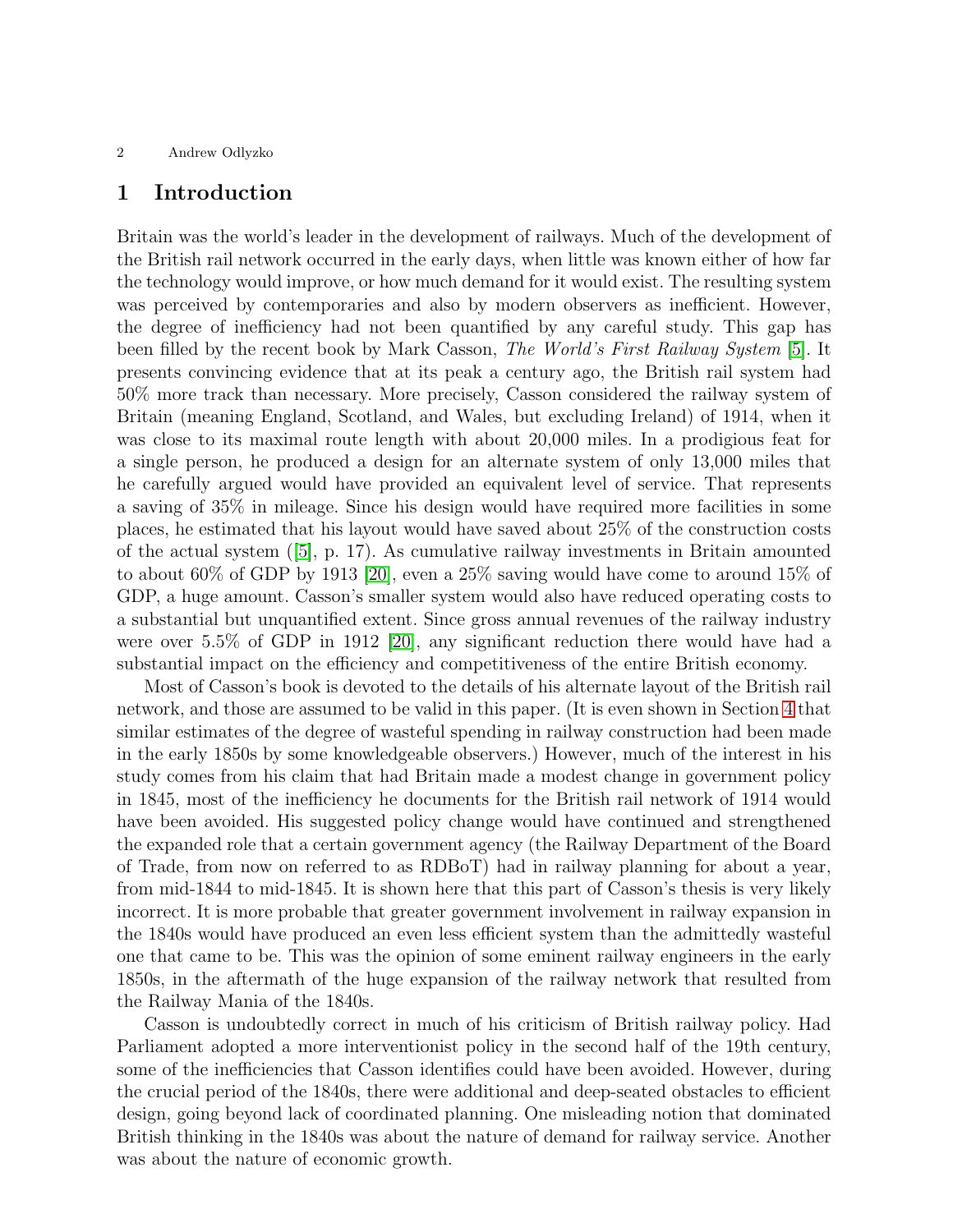First let us consider the nature of demand for railway service. Casson does note several points in his book (e.g., pp. 292–94) that so-called "direct lines," which connected pairs of major cities by routes as straight as feasible, and bypassed substantial population centers along the way, were popular in the 1840s. However, he appears to regard this as a minor point, one that would not have affected rational planners of the RDBoT. This is unlikely. In a modern phrase that arose in the computer industry some decades ago, "direct lines" were not a "bug," but a "feature." Direct lines connecting all major cities to London and to each other were regarded as an ideal by most of the early Victorians. This was just one aspect of the almost universal conviction among contemporary observers, in Britain as well as in other countries, that the main role and main source of revenues of railways was in connecting major cities. This is discussed in sections [2](#page-3-0) and [6.](#page-9-0)

Direct lines are not always inadvisable. Modern high speed intercity lines, can be regarded as forms of what in the mid-1840s was sometimes called the "direct principle." The UK is considering building a new rail line, HS2, to connect London and Manchester, that would follow this "direct principle." But that is today, when the population is far larger than it was in the 1840s and there is far more travel. In the 1840s it was felt such lines should connect all major cities right then.

The importance of direct lines during the Railway Mania is illustrated by Sir Robert Peel, often regarded as the most influential politician of the era. He was the Prime Minister during the early and most ebullient phases of the Railway Mania, when the crucial decisions were made. Peel was an ardent supporter of direct lines. In June 1847, when the Trent Valley Railway (TVR from now on), one of the most prominent direct lines, was opened, Peel was the guest of honor. He had been a supporter of the line in its early phases, as well as of predecessor projects a decade earlier. (Section [5](#page-7-0) has more detail.) In his speech in 1847, he praised the TVR for its adherence to the "direct principle." He said that when the Roman general Julius Agricola

determined on opening a north-western route ... he determined to take the direct line. ... he took undeviatingly the direct line ... I felt convinced, gentlemen, that if two thousand years ago this straight line had been preferred ... that a direct line would be selected under the more modern and more mighty road administration of the 19th century. (Cheers.)<sup>1</sup>

By the early 1850s, after the collapse of the Railway Mania, direct lines were recognized widely as costly mistakes. Furthermore, some experts felt that had government planners been in charge, many more direct lines would have been built. Thus during a discussion in 1852 that involved many of the most eminent railway experts of the era, John Hawkshaw, a well-known engineer, declared (apparently without any counterarguments from the rest of the participants) [\[26\]](#page-24-0):

He dissented from the opinion, that great advantages would have arisen, if the Government had laid down, at the first, the lines which were to be followed. It was quite true, that a great deal of money had been wasted, that many mistakes had been committed, and that a larger dividend might have accrued to the shareholder; but this was nothing, in a national point of view, in comparison with the evils which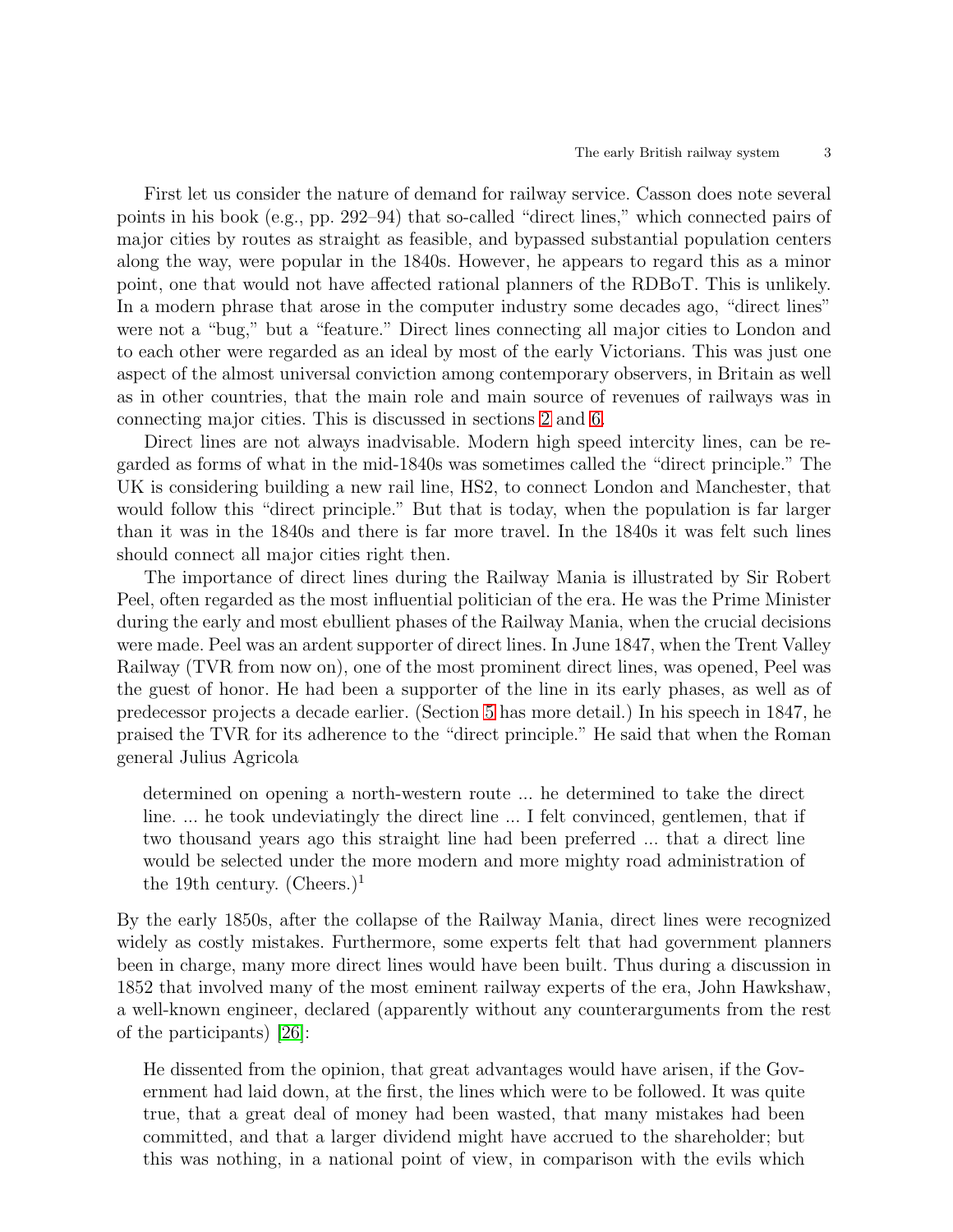Government interference would have created. Rigid unbending straight lines would have been laid down, and thus have prevented that large amount of accommodation which was now secured to the different towns in the kingdom.

Peel, Hawkshaw, and the 1852 meeting from which the above quote is taken are discussed in more detail in Section [11.](#page-17-0) It is impossible to be certain what central planning would have done to the British rail network in the 1840s. However, the evidence presented in this paper suggests that Hawkshaw may have been right, and that the outcome could easily have been even more direct lines and therefore more inefficiency.

The lack of appreciation of just how desirable direct lines seemed to the early Victorians is one of the two main fallacies of the Casson study. The other one is in the assumption about early Victorian growth expectations. Casson's counterfactual network is designed to accommodate the British traffic patterns of 1914. He connects the savings his system achieves over the actual one to the policy decisions of the 1840s by arguing that the early Victorians were planning for the growth that was observed over the next three quarters of a century  $([5], p. 4)$  $([5], p. 4)$  $([5], p. 4)$ . That is easy to disprove. We have abundant evidence of the business plans of the railway companies in the 1840s, and they envisaged a substantially different industry than the one that existed in 1914. This is discussed in detail in Section [7.](#page-11-0) A brief demonstration is given in Table [2.](#page-14-0) It shows that the private planners of the 1840s were not even able to plan properly for the demand of the 1850s, much less of the 1910s.

The general conclusion of this study is that Casson's thesis about the potentially beneficial effect of greater British government involvement in railway planning in the 1840s is questionable. However, this conclusion applies just to Britain in the 1840s, and does not show that industrial policy is always inadvisable. For that, more general investigations are necessary.

Government intervention in the 1840s would have been beneficial had there been enough awareness that the dominant notions about nature of demand for railway service and about economic growth were incorrect. However, such awareness would also have served to avoid the financial debacle of the Railway Mania even in the absence of government involvement, as investors would have known their profit expectations were bound to be disappointed. The problem was that almost all observers were not even aware there was any issue with their views.

Counterfactual designs of the high caliber of Casson's can be very useful, and should be carried out in several other contexts. The reason is that they are useful in gauging the "firstmover *disadvantage*," in which a technology pioneer incurs higher costs due to mistakes made in the early stages of deployment, when neither the capabilities of the technology nor the ways this technology is used by society are known well. Several early railway systems are suggested in Section [13](#page-19-0) as worthy subjects for studies such as Casson's.

# <span id="page-3-0"></span>2 Changing technologies and changing minds

The Victorian era was one of great intellectual ferment. The spread of many new ideas (such as slave emancipation, greater democracy, and Darwin's theory of evolution) was reflected in wide public debate and extensive coverage in contemporary literature, and has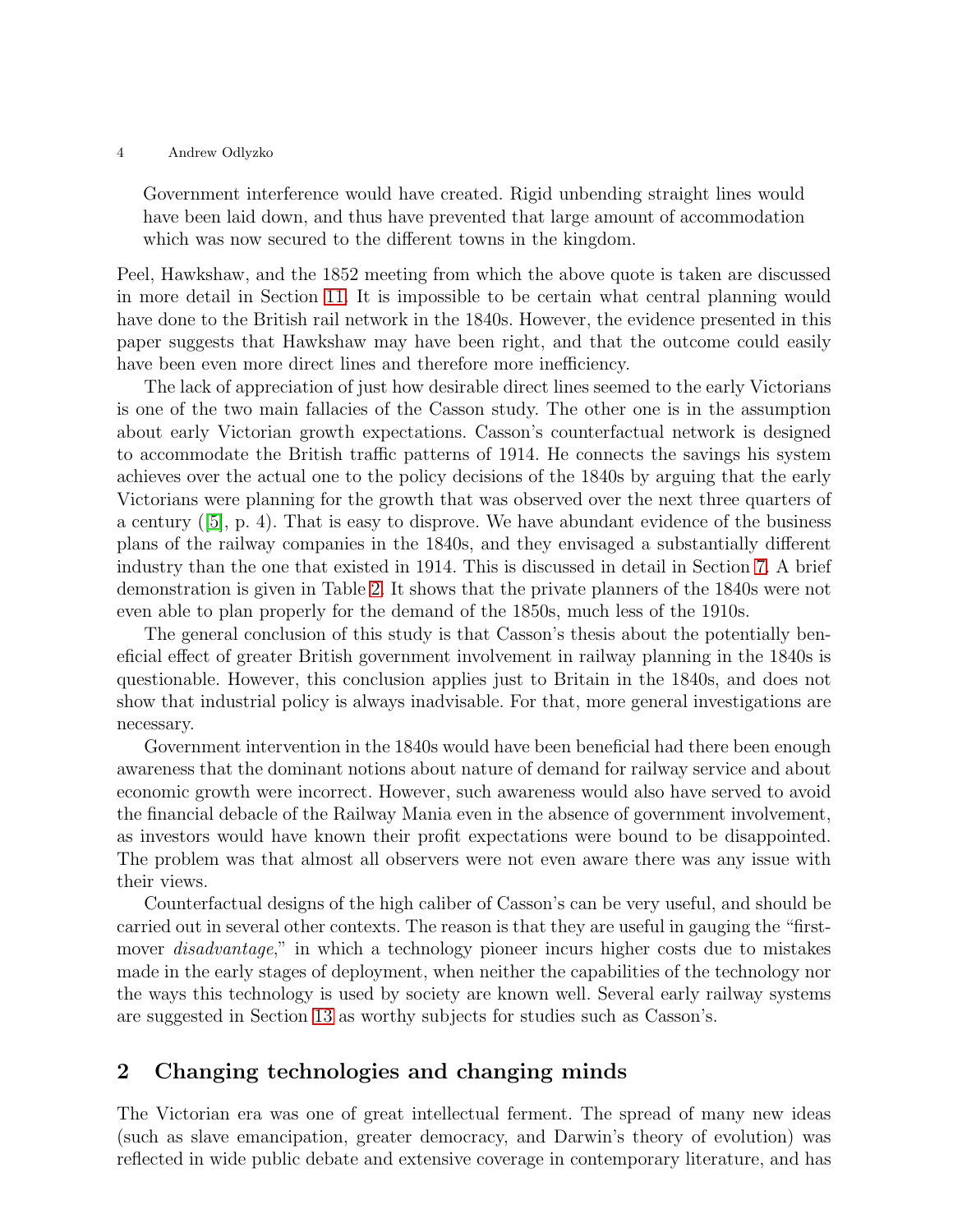been studied by modern scholars. Some ideas, on the other hand, appeared and diffused quietly, without any serious public discussion. Such was the path of the modern notions of economic growth and of locality of railway traffic that Casson assumes. They are indeed natural to us, but were utterly foreign to almost all British observers in the first half of the 19th century. This section discusses three prominent figures, prominent enough to deserve entries in the Oxford Dictionary of National Biography [\[18\]](#page-23-2), who were pioneers in realizing the general public perceptions in these fields were incorrect. Table [1](#page-4-0) shows when the thinking of those persons changed on the two key topics. It should be emphasized that these three were pioneers, and that these paradigm shifts came later for most investors, public policy makers, and railway managers.

<span id="page-4-0"></span>Table 1. Dates when three prominent people adopted modern views on the importance of local traffic for railways and on the presence of steady incremental growth.

| person            | importance of | continuing  |
|-------------------|---------------|-------------|
|                   | locality      | growth      |
| John Hawkshaw     | by 1838       | after 1845  |
| James Morrison    | mid-1846      | by $1836$   |
| Dionysius Lardner | after 1835    | after 1838  |
|                   | and by 1846   | and by 1841 |

To be precise, one should distinguish between technological progress and general economic growth. In the interests of brevity, and also because for most 19th century persons it is hard to tell precisely what their views were, this is not done here. The only question that is considered is whether an individual thought growth came in rare spurts, as a result of a dramatic new technological invention such as the development of the railway or of a new business opening up through the cultivation of cotton in India, say, or whether there was a continuous process of incremental technological improvement or of economic growth.

Hawkshaw, 1811–91, was one of the most prominent civil engineers of the late 19th century and eventually became Sir John Hawkshaw. His 1838 report on the Great Western Railway (GWR), which criticized practically all the non-standard designs of Isambard Kingdom Brunel, that line's engineer, already showed that he envisaged railways as providing a meshed service, of the kind Casson proposed<sup>2</sup>. In his history of the GWR, E. T. MacDermot noted ([\[19\]](#page-23-3), p. 41) that "[e]vents have shown that Hawkshaw was absolutely right in his views except [for one point]." However, GWR directors and shareholders rejected Hawkshaw's views, and backed Brunel's. Brunel envisaged the GWR system as an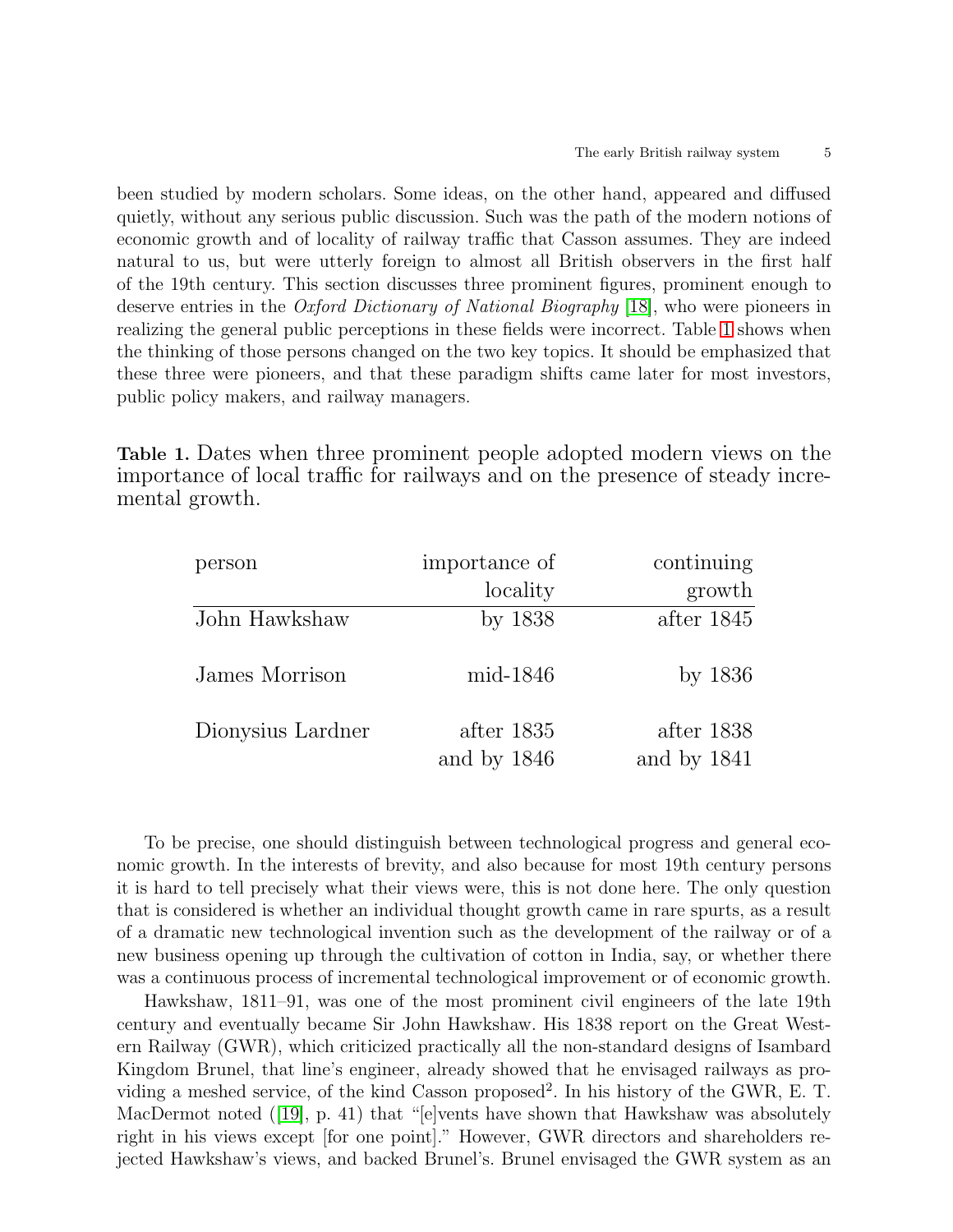isolated one, devoted in the first place to linking Bristol to London, and in the second place to funneling traffic from the countryside to those two cities.

While Hawkshaw was early in recognizing the importance of local traffic, he was slower to absorb the notion of continuing growth. When he was asked by James Morrison in 1846 during a House of Commons committee hearing: "Is not it in the nature of railway traffic to increase?," he responded "Yes," but his responses to the preceding and following questions suggest that he did not include that naturally into his mental planning<sup>3</sup>.

James Morrison, 1789–1857, is often cited as a pioneer in utility regulation because of the 1836 speech he made in the House of Commons<sup>4</sup>. In that speech he expressly stated his view that technological and economic progress would continue for a long time. On the other hand, in the pamphlet [\[21\]](#page-23-4) (reprinted in [\[22\]](#page-23-5)) which he published in early 1846, he was a strong advocate of direct lines, and complained that "very large masses of people" were "imperfectly supplied by circuitous routes." However, in mid-1846, the work of Henri-Guillaume Desart, a Belgian civil engineer, on gravity models for railway traffic became known to a substantial number of British observers, as is described in [\[25\]](#page-24-1). The interchange in July 1846 between Morrison and Samuel Morton Peto, the famous contractor, during hearings before Morrison's committee showed that both knew of Desart's breakthrough, but both had somewhat confused understanding of it. This was reflected in Morrison's famous "2nd report," reprinted in [\[22\]](#page-23-5). Although Morrison and Peto talked of the importance of local traffic, they were also supportive of direct lines. Shortly thereafter, though, Morrison may have realized the inadvisability of direct lines, as his 1848 tract [\[22\]](#page-23-5) does not mention them, in great contrast to his 1846 work [\[21\]](#page-23-4).

Dionysius Lardner, 1793–1859, was a famous science and technology popularizer. In early 1836, as the first large railway mania in Britain was raging, he published the 5th edition of his book on the steam engine [\[15\]](#page-23-6). Among the revisions from the previous edition was the addition of a chapter entitled "Plain rules for railway speculators," which was widely reprinted in the press. The general emphasis was on traffic between terminal cities. But there was a small hint of a change in opinion, in that the second "rule" was altered between the 5th and 6th editions of the book, to reflect the fact that passengers on the Liverpool and Manchester Railway were not traveling just between those terminal cities, but also to and from "the principal neighbouring towns." A decade later, Lardner's tone was decisively different. In his 1846 survey of railways [\[17\]](#page-23-7), he wrote that "[u]nquestionably the general impression was, and, so far as we have observed, still is, that the great mass of their traffic is derived from the large cities and towns at their termini," and then proceeded to produce statistics to disspell this impression. After some discussion, he concluded with an emphatic statement "that the terminal populations have but little connexion with the financial success of railway projects. The main support is short traffic."

The popular press, and even some history books, treat Lardner as a laughing stock because of his skepticism about the feasibility of steam travel across the Atlantic. He was indeed the most prominent skeptic, although by no means the only one, of the ventures being planned in the late 1830s. It appears that Lardner was led astray by relying on dated statistics about the efficiency of steam engines. While he was an ardent prophet of technological progress, in common with most people he seemed to think (at least through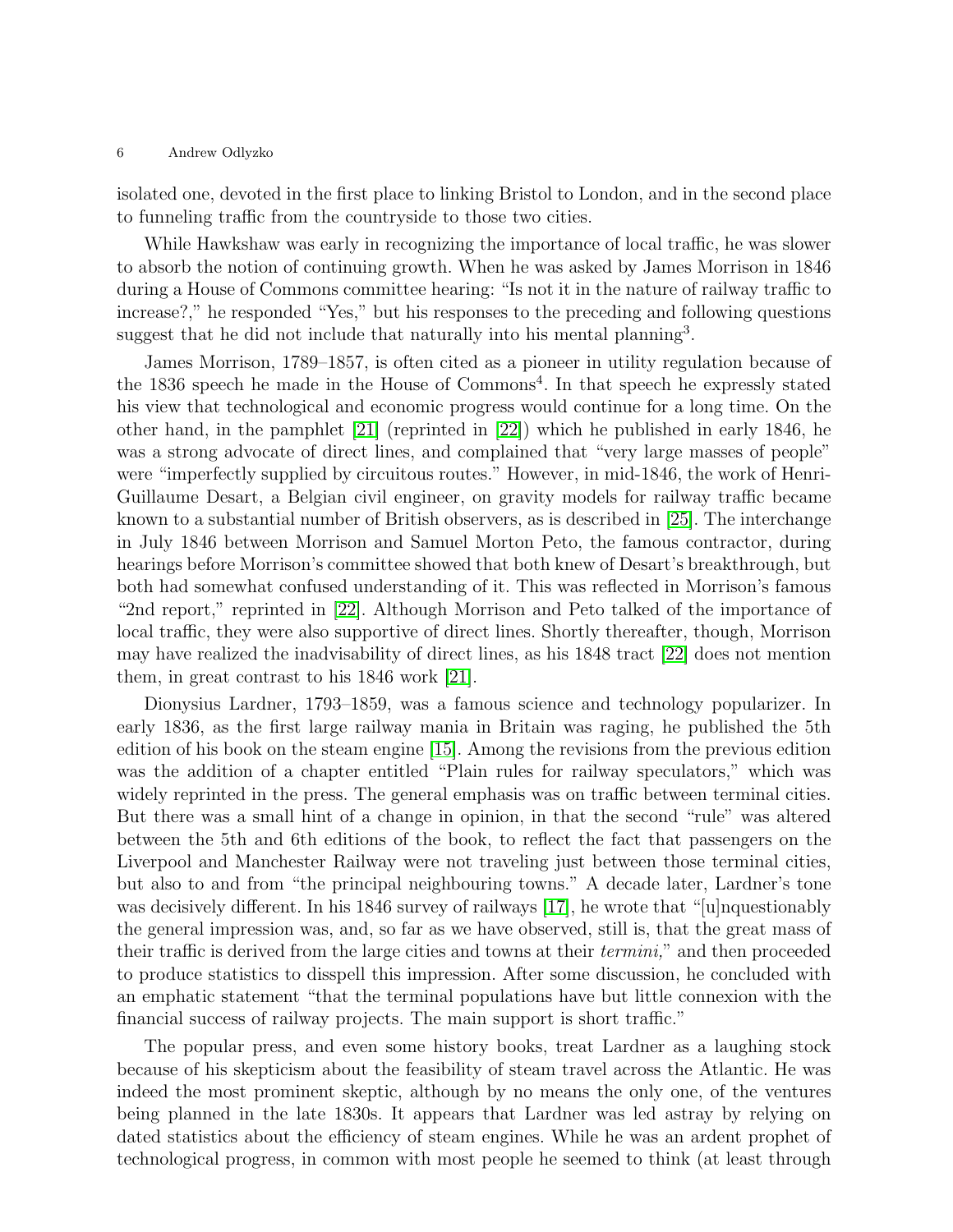1838) of this progress as coming in quantum jumps, and regarded the data he was using as still applicable to the best engines of 1838. But by 1841, we find him writing (without admitting he had changed his mind) of continuing progress ([\[16\]](#page-23-8), pp. 250–51).

### <span id="page-6-1"></span>3 The inefficiencies of the British rail network: General views

Casson claims that his estimate of the waste in the British system is far higher than any previous one ([\[5\]](#page-23-0), p. 2). However, there were numerous observers around the middle of the 19th century who had put forth similarly high or even higher estimates of the waste incurred. In this section and the next one we consider a few examples.

In the 1840s, the British public, as well as the ruling elite, believed widely that their rail system was inefficient. There were frequent comparisons in the press with other countries' much lower railway construction figures, and allegations that it was corruption, incompetence, and extravagance that resulted in the high costs for British railways. One of the many instances of this is the famous series of letters published in The Times in the fall of 1846 under the pseudonym "Cato." They represented a concerted effort by The Times and James Morrison to alter the course of British railway policy [\[9\]](#page-23-9). They are full of claims that the British system was too expensive. As just one example, one of those letters provided an estimate that established railways in Britain had cost  $\pounds34,000$  per mile, and that this involved "an unnecessary costs of upwards of  $[£15,000]$  per mile"<sup>5</sup>.

There was also wide belief that much of the inefficiency of the British rail system of the early 1840s was due to the novelty of the technology. Thus a long and thoughtful piece in The Times at the end of 1844 claimed that "[s]carcely any one conversant with the subject will deny that the existing railways ... could now be constructed for half [the amount they cost], in consequence of engineers having now gained the necessary experience"<sup>6</sup>.

The huge inefficiencies, of 50% in The Times piece just cited, or over  $40\%$  in the Cato letter earlier, are even higher than those estimated by Casson. However, they were made by writers who probably had little knowledge of engineering, and in rather polemical pieces, so are hard to take seriously.

# <span id="page-6-0"></span>4 The inefficiencies of the British rail network: Expert views

There were also estimates of the British network inefficiency comparable in magnitude to Casson's that do deserve to be considered seriously. This section discusses three, all made in the early 1850s, in the aftermath of the collapse of the Railway Mania. They are not exactly analogous to Casson's. They are not detailed, and it is not even clear what kinds of changes some of them envisaged. Most important, Casson offers an alternative layout for the British rail system of 1914, designed to satisfy the needs of the British economy of 1914. Those earlier observers were discussing potential savings in the buildout of the British rail system of the early 1850s, when it had about 7,000 miles, as opposed to about 20,000 miles in 1914.

The two British observers, to be treated first, were Samuel Laing and Robert Stephenson [\[18\]](#page-23-2). Laing (1812–1897) was one of the "Five Kings" of the RDBoT, and in the early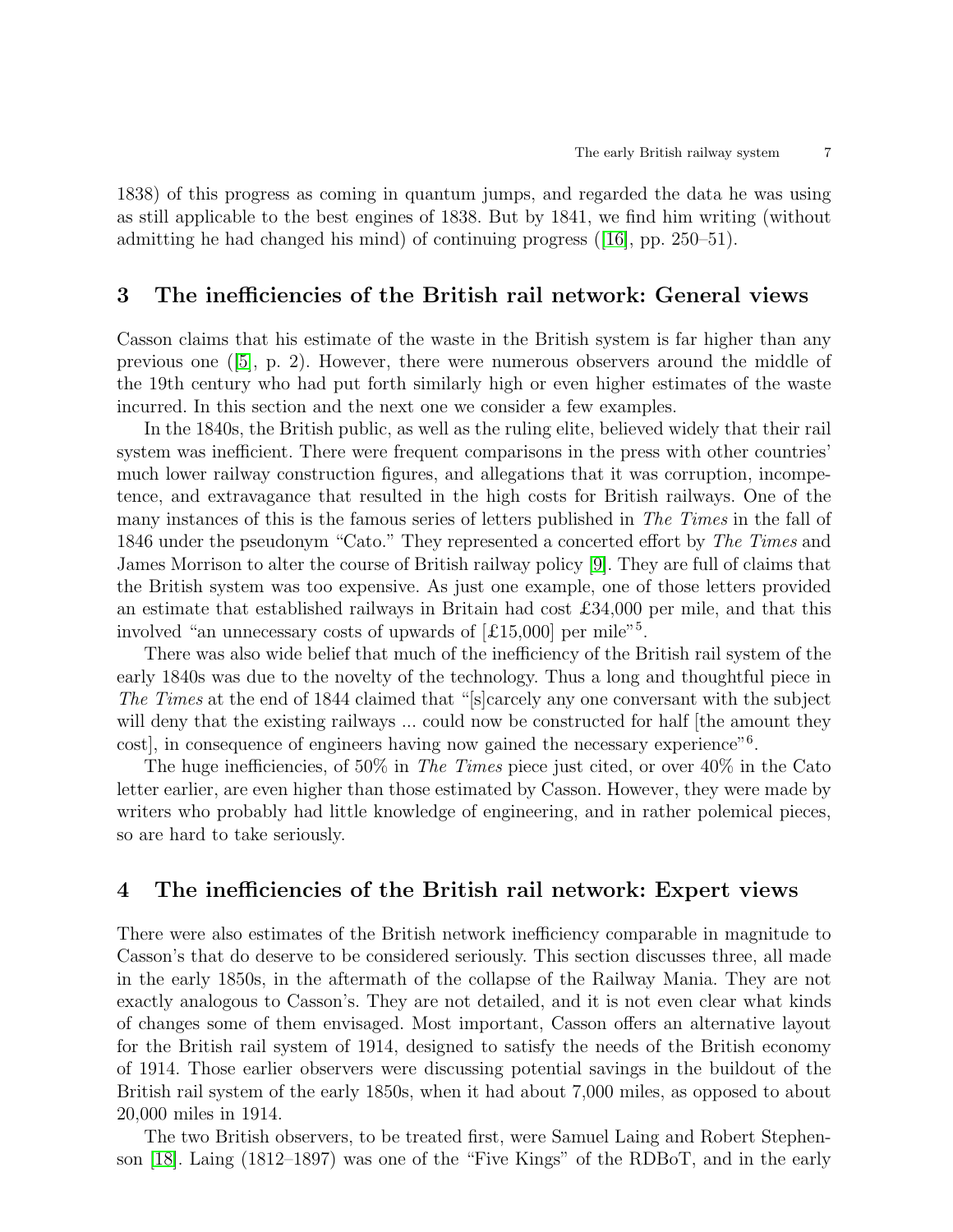1850s was Chairman of the London, Brighton, and South Coast Railway. Stephenson (1803– 1859) was the most eminent of the British railway engineers of the 1840s and 1850s.

In early 1853, during the Cardwell Committee hearings on railways, Laing stated that about 25% of the cost of the British rail system had been wasted<sup>7</sup>. Laing did not present any detailed estimates or alternate designs for the British rail system, and his estimate appears to have been an ad hoc one, made in response to the question he was asked, and without any serious study.

Stephenson was in the audience during Laing's testimony, and had several days to think about it before he was called to testify. Hence his estimates can be considered as more authoritative, especially since he was an engineer, whereas Laing had a legal and managerial background. Stephenson thought the waste in the contemporary system was somewhat smaller than Laing's estimate, in the range of 14-18%, but he was not too certain. A few months later, in a speech in Montreal, he raised his estimate to  $20\%$ <sup>8</sup>. A few years later Stephenson mentioned an even higher figure, about 25%, which is just about Casson's  $estimate<sup>9</sup>$ .

Across the Atlantic, an interesting observer thought the waste was even higher. Henry Varnum Poor, at that time the editor of the American Railroad Journal, reprinted Herbert Spencer's essay "Railway morals and railway policy," and provided extensive commentary<sup>10</sup>. Spencer cited Laing's estimate of about 25% waste in British railway system. Poor himself thought the waste was even higher, at least 33% ([\[27\]](#page-24-2), p. 105). However, his higher figure for waste was based on a fundamentally different philosophy of railway construction, which will be mentioned in Section [13.](#page-19-0)

# <span id="page-7-0"></span>5 The wide spread and persistence of the direct lines delusion

The next section will delve into the origins of the direct lines preoccupation. This section presents several illustrations of how strong and how pervasive this delusion was during the Railway Mania. The first one features Sir Robert Peel. The Introduction cited his enthusiastic endorsement of the "direct" Trent Valley Railway (TVR). The TVR was designed to provide a more "direct" communication from London to Liverpool and to Manchester by bypassing Birmingham. That it was regarded as a direct line did not stop other promoters from setting up projects for even more direct lines. In 1845, there were two serious proposals that had the same name, the Direct London and Manchester Railway. (They were usually distinguished in the press by attaching to them the names of their chief engineers.) One of them had on its provisional committee John Gladstone, the father of the future Prime Minister, who was a very wealthy and respected merchant and an early and large railway investor<sup>11</sup>.

In 1839, when an unsuccessful predecessor to the TVR, the Manchester and Birmingham Extension Railway (MBER), was debated in Parliament, Peel called arguments against it "preposterous" and some "the most indecent ever offered [in the House of Commons]"<sup>12</sup>.

During a debate in the House of Commons on 20 March 1845, Peel gave a speech in favor of direct lines, and the TVR in particular. The RDBoT had reported a week earlier in favor of the TVR and another, related, line, the Churnet Valley Railway, in a report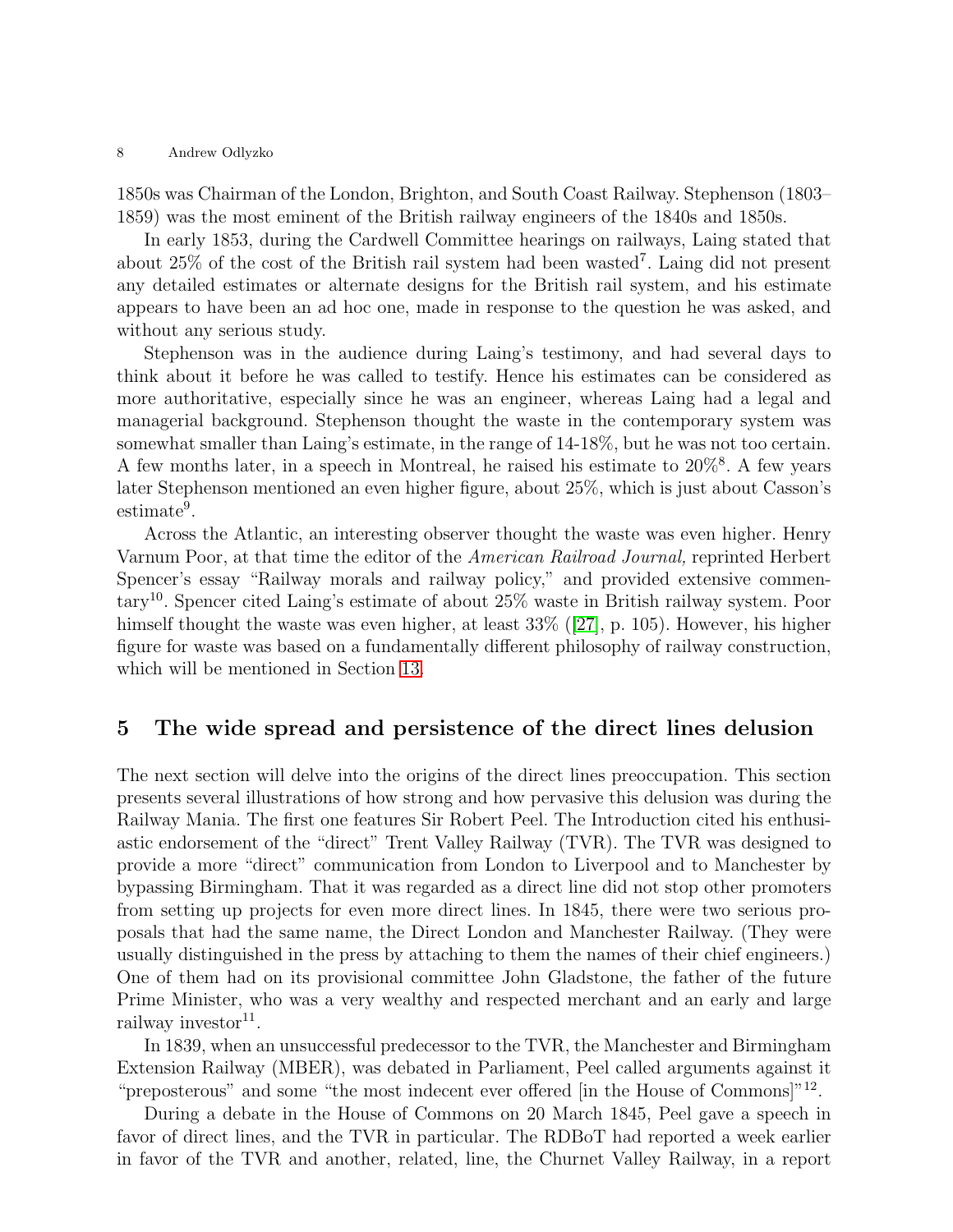that was perceived as very enthusiastic about direct lines. The RDBoT declared those two schemes, together with existing railways, "[complete] a line of Railway communication between London and Manchester ... which is believed to be practically as short a line as any which can be made between the two points<sup>"13</sup>. While Peel did not name the TVR, it was clear that is what he meant, as he explained that its current progress was a justification for the course of action he had urged back in 1839, when the MBER was under consideration. He claimed that finally the wisdom of building direct lines was being recognized.

Eight months later, when work on the TVR was about to start, Peel was asked to turn the first sod. In his speech, he again had rhapsodic words for direct lines<sup>14</sup>. In June 1847, when the TVR was officially inaugurated, Peel, although no longer Prime Minister, was again the guest of honor, and his encomium to direct lines, with its invocation of the wisdom of the Roman rulers of England, was cited in the Introduction. At this last occasion Peel's praise of direct lines did not go entirely uncontroverted. George Stephenson made a short speech towards the end of the festivities. In the blunt (some called it tactless) style that was characteristic of Stephenson, he criticized not only direct lines but also a few other railway innovations that Peel had at one time or another been enthusiastic about. Still, it is not clear how many of the attendees supported his views, as the notion of direct lines had not yet been fully discredited in the public eye at that time. Few press reports of the event even mentioned Stephenson's speech, and even fewer cited his critiques.

Another, and perhaps most interesting example of direct line enthusiasm is presented by the evolution in the published opinions of The Times. At the time of the Railway Mania it was a uniquely influential press organ, with circulation greater than that of all other London dailies put together. At the start of the Railway Mania, The Times appeared to take a somewhat skeptical attitude towards direct lines. At the end of 1844, it carried a long piece on "The Railway System and the Board Of Trade"<sup>15</sup>. About direct lines lines it had the following to say:

Direct lines of railway are now much in fashion: but direct lines of railway which leave out the intermediate traffic, or merely connect important towns by short branches, may produce irreperable local injury, and by being in themselves less remunerative would produce many of the evils we have pointed out.

All very insightful and sensible, and, in retrospect, completely correct. But it was opposed to the prevailing trend of thought.

Later, as time passed, and the general enthusiasm for direct lines grew, the tone of The Times started changing. At the end of 1845, a leader came out strongly in favor of direct lines, claiming the country was "involved in a labyrinth of railroads, and it is as much [Peel's] fault as any other man's that we have not more direct lines"<sup>16</sup>. A few days later this was followed by an even stronger leader:

The [RDBoT] last year, careful and painstaking as it was, did not succeed. It failed to win the respect of the Legislature. In one important point it ran counter to the obvious necessities of the case, and the opinion of all unprejudiced authorities, including the Premier himself–viz., in favouring existing railways, to the prejudice of direct lines. Its idea was a system of endless ramifications, with as few trunks as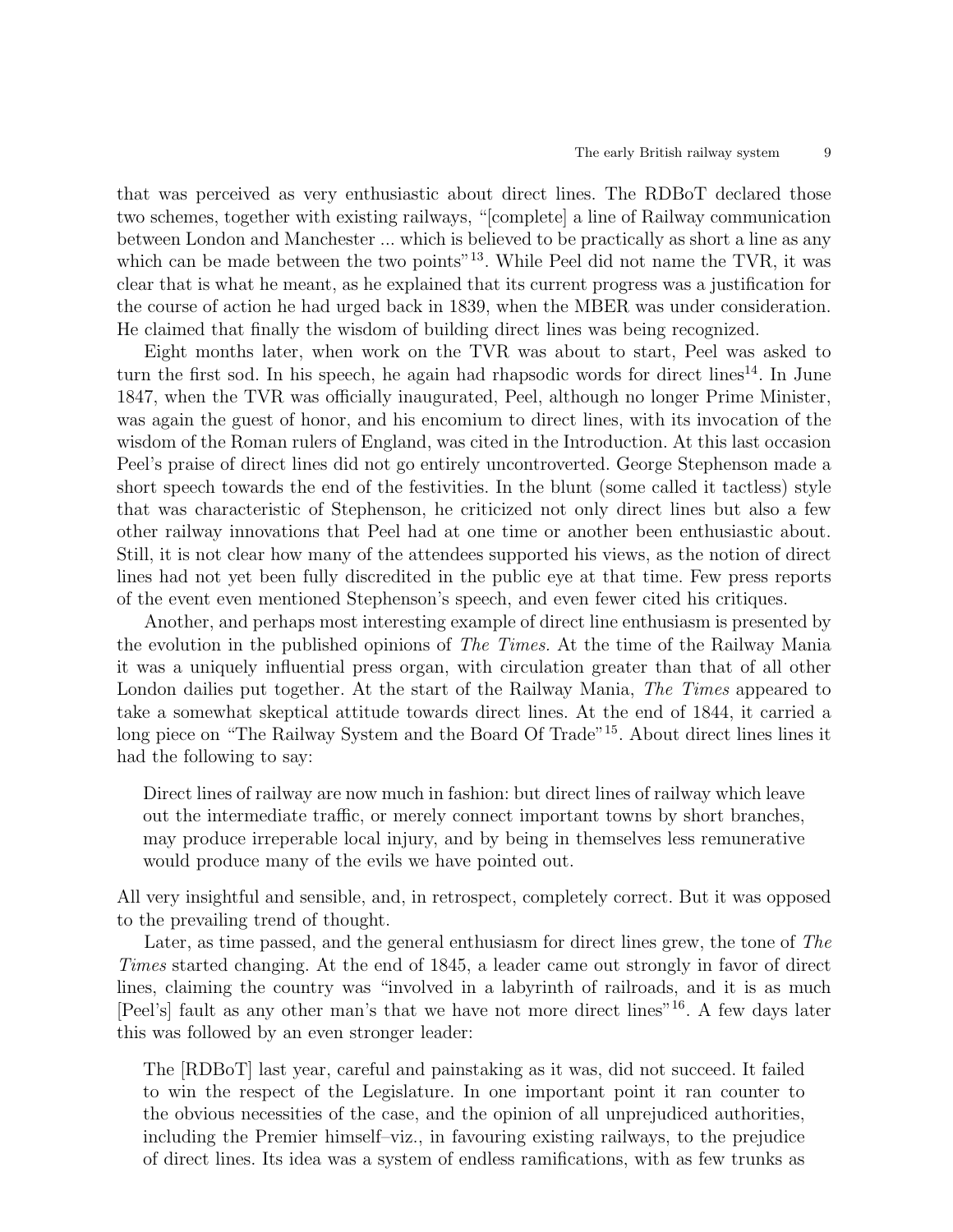possible. The result of such a plan would be a maze of railway, devious with branches, and knotty with junctions, which might be partially convenient to some localities, but would be generally inconvenient to the whole. But this is the prevailing error of our railway communications. Why must a man wind about or zigzag over half England because he wants to go to Edinburgh, to Exeter, or to Dover<sup>?17</sup>

It is noteworthy (and relevant to later discussion of the RDBoT in this paper) that The Times blamed the RDBoT for not supporting direct lines. Others, especially later, blamed it for the opposite reason, namely embrace of direct lines, as in its endorsement of the TVR.

Aside from satire, British press did carry a few items (primarily letters to the editor) skeptical about direct lines. But they were almost uniformly based on subjective opinions. Perhaps the closest to a convincing quantitative argument that has been found is in a series of pieces in one of the railway papers in early  $1846^{18}$ . They did argue that local traffic was important, and there would not be enough demand to pay for the direct lines.

# <span id="page-9-0"></span>6 Locality of traffic and gravity models

Casson does treat direct lines several times in his book, most extensively in Section 7.9 (pp. 292–94). He ascribes their popularity to a desire to prevent competition from other railways, and also to a desire by terminal cities to avoid competition from towns that were being bypassed. He regards the second reason as the less important one, and this is consistent with the findings of this author's studies. Except for special cases, merchants in large cities often did extensive business with towns in the vicinity, and were interested in better ways to reach them. As for the first reason, competition, it did play a central role, but in a complicated way that needs to explained, since it was grounded in a misunderstanding of how railways would be used.

In the 1830s, when many of the early trunk lines were laid out, competition was not much of an issue, the main concern was about viability of the novel railway technology. This changed in the 1840s. Thus, for example, we find John Wilson Croker, a famous politician, writer, and public intellectual [\[18\]](#page-23-2), declaring at a meeting of the London and Southwestern Railway (LSWR) in 1847 that only direct lines could succeed, and "circuitous lines would not do, ..., there was no safety for railway property except by taking the shortest line"<sup>19</sup>. The concern there was about new direct lines springing up and taking away traffic from established ones. The main reason this was thought to be a threat is because of an exaggerated view of the importance of traffic between terminal cities.

The main drive for direct lines before and during the Railway Mania reflected a general conviction, not just in Britain, but also in continental Europe and America, that the main purpose of railways was to connect pairs of major cities, and that most of rail traffic would be between such pairs of major cities. As just one example, consider the London and Brighton Railway. There was a fierce Parliamentary battle among about half a dozen competitors in 1836, and the scheme selected by the House of Commons (the most direct of the proposed lines) was turned down by the House of Lords. The following year, a study on the smaller number of survivors was commissioned from Captain Robert Alderson of the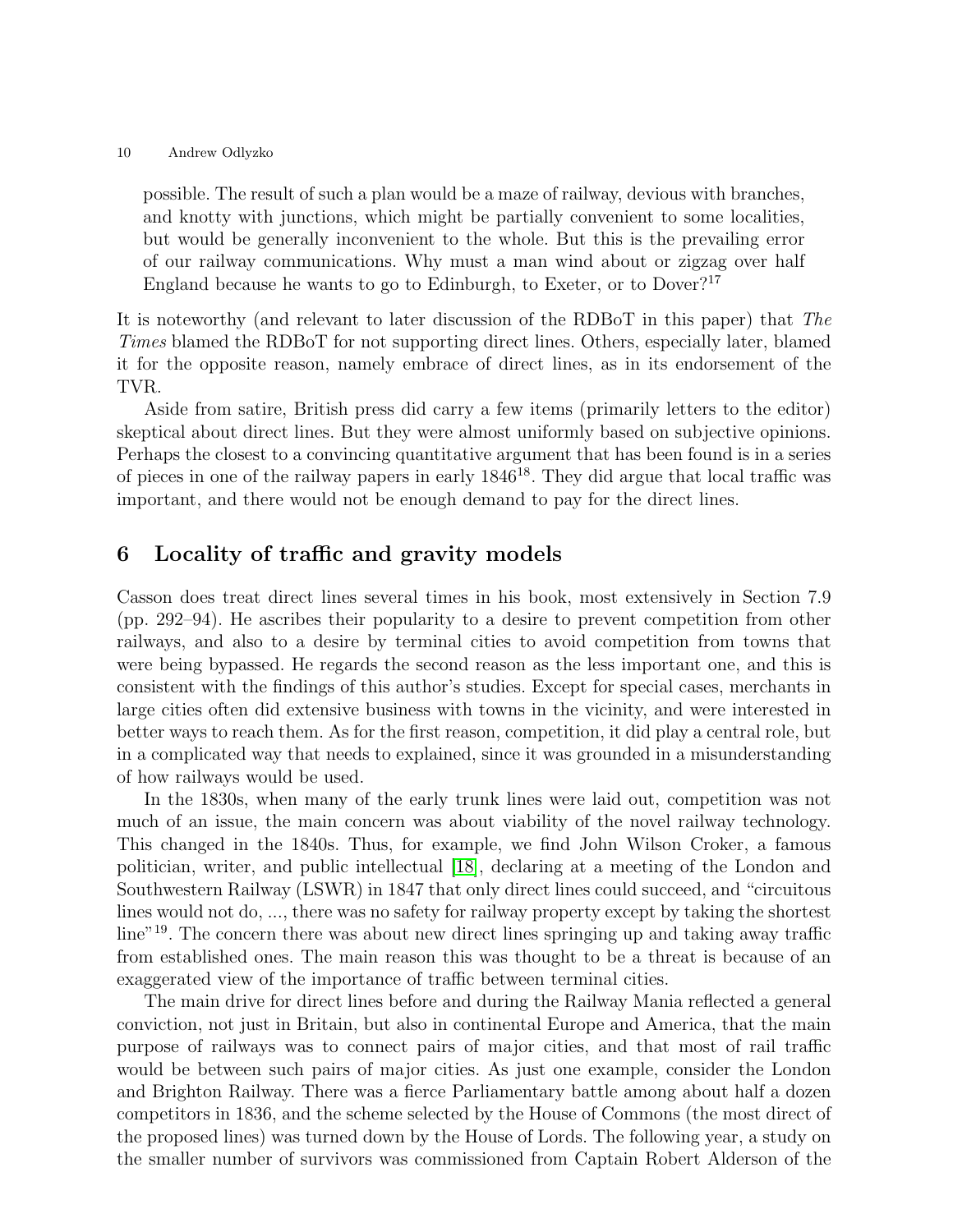Royal Engineers. He reported<sup>20</sup> that he had "no hesitation in stating, that the line proposed by Mr. [Robert] Stephenson, considered in an engineering point of view alone, is preferable to either of the others." However, considering the nature of the region the line would go through, he decided to concentrate on "the accommodation [candidate lines] afford to the metropolis at one end, and the town of Brighton at the other." This led him to "adhere to the opinion already given in favour of the direct line [by Rennie]." Thus in this case an engineer decided that it was not engineering excellence that should be primary criterion for selection, but the directness of the line. That was just a reflection of the prevailing public opinion.

Opinions such as those of Captain Alderson were consistent with the business plans that railway companies advertised in their prospectuses and submitted to Parliament. Those generally projected in a quantitative form that the bulk of revenues would come from long distance travel. As just one example, consider the Manchester and Leeds Railway, a 60.6 mile line that was sanctioned by Parliament in 1836. The House of Commons committee on its proposal reported that its business plan projected 442,000 passengers per year, "equivalent to  $226,733$  and a fraction, along the whole line"<sup>21</sup>. Thus the average length of a passenger trip was expected to be 31.1 miles. However, the actual average trip length in the first half of 1843 was 14.4 miles (or 16.6 miles if we weight the trips by the ticket price, as first class passengers on average traveled further than those in second or third class) [\[11\]](#page-23-10). Thus expectations were far from reality, and this was common. Many of the reports of the House of Commons committees on railways provide enough data to deduce what the expected trip lengths were. In most cases those reports show that those lengths were overestimated, often by about a factor of two, as in the case of the Manchester and Leeds project.

As time went on, awareness of the importance of local traffic started to spread. Section [2](#page-3-0) showed approximately when Hawkshaw, Lardner, and Morrison adopted modern views. But they were pioneers, and most British observers were slower. Part of the reason was lack of data and lack of familiarity with quantitative thinking. For example, as was already mentioned in Section [2,](#page-3-0) Hawkshaw in his report on GWR in late 1838 laid out a vision of railways concentrating on providing excellent local service. But this was a soft vision, without any hard data about travel patterns to substantiate it.

The paper [\[25\]](#page-24-1) discusses in more detail how British observers learned (and often refused to learn) about the importance of locality of railway trips. Had they paid attention to the issue and collected more information, they could have learned enough to avoid the mistake of direct lines and other ventures. However, they did not do this. Even when they learned of Desart's discovery in Belgium of what are now called "gravity models for spacial interaction," which are a basic tool of modern transportation planning, they usually misinterpreted it. That is what Morrison and Peto did, as was discussed in Section [2.](#page-3-0) That is also what the Morning Chronicle, an important London daily, did in one of its articles. In its account, it not only presented a garbled account of Desart's work (on top of misspelling his name), but it concluded that it was a curiosity of continental European traffic patterns, as things were "the reverse in England"<sup>22</sup>.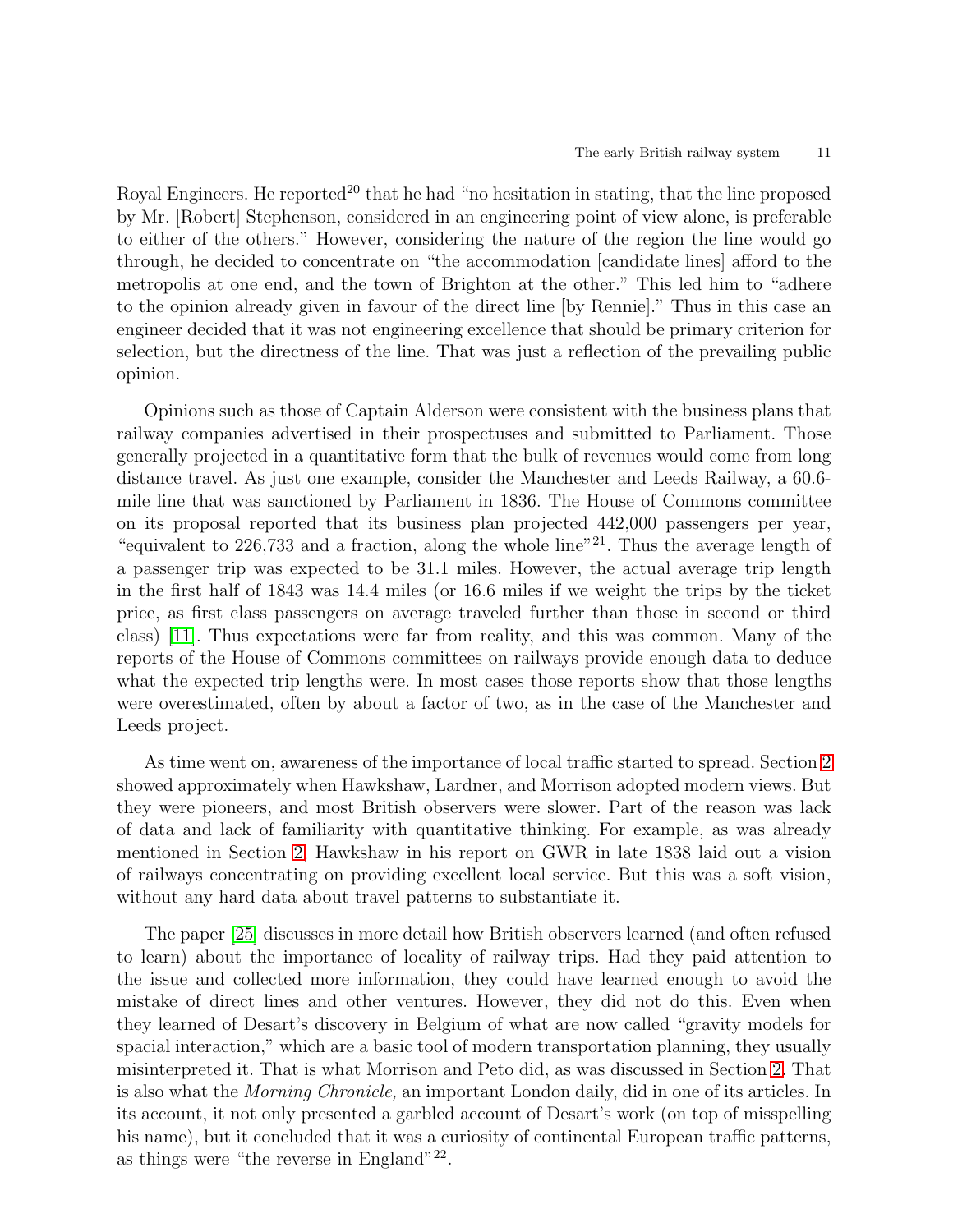It is worth noting that the Casson counterfactual design for the British railway network relied on gravity models to estimate the demand for service between pairs of cities. The railway planners of 1845 did not have such tools. Hence even if they had been able to project what the populations of cities were going to be in 1914 (something that was to a substantial extent the result of railway development, and not an exogeneous factor), they would not have known what the precise traffic demands would have been.

As the Railway Mania was inflating in 1844 and 1845, the knowledge of the importance of local traffic, and therefore of the inadvisability of direct lines, was growing slowly. On the other hand, the opposing tendency, the desire for direct lines, was rising rapidly. Thus we find the Economist in late 1845 declaring about the GWR that in the ignorant early days of the industry, "[t]hey wended their way from town to town, unable to see that direct lines would ultimately be demanded for public convenience" and would now have to undertake expensive construction to rectify those mistakes<sup>23</sup>. With increasing willingness of investors to provide funds for railway expansion, many observers, such as the writer of the Economist piece above, saw direct lines as something that was finally becoming attainable, a goal that had been compromised away earlier when money was tight and the viability of the railway industry was in doubt.

A substantial contributor to the enthusiasm for direct lines during the Railway Mania was the hope that new railways would be constructed at lower costs. The quote from The Times at the end of 1844 in Section [3](#page-6-1) referred to the widespread opinion that because of the experience the industry had gained in the preceding decade, construction costs would be half of what they had been. Lardner in his 1846 survey [\[17\]](#page-23-7) noted that existing railways in Britain had cost about £35,000 per mile, and that the lines sanctioned by Parliament in 1845 were supposed to cost £16,268 per mile. Hence the picture that was dangled in front of potential investors in new direct lines meant to compete with established ones was an alluring one. They could build out their project to provide what was felt to be the main desideratum, namely connection between terminal cities, at lower cost, and so could offer lower prices to lure away the traffic that the older line had proved existed. Since they were going to offer a superior service, they could overcome opposition in Parliament to duplicate lines, and could then hope to drive the established line into the ground (or else force it to buy up the new project, as happened with the TVR). With hindsight, we can say that those hopes were misplaced, costs were not going to be as low as promised, and rapid travel between terminal cities was not the main source of revenues. At the time, though, those hopes were widely held. There were contrarian voices, but they did not receive much attention (at least in the surviving printed record, which is not necessarily an unbiased representation of the views of the various groups).

## <span id="page-11-0"></span>7 Growth rates

The dominant view in Britain until 1850 was that infrastructure investments, such as canals and railways, would produce essentially constant revenues and profits. Not a single prospectus has been found from this period that mentions continued growth in traffic as an expectation. There are frequent citations of prospects of increased revenues as a result of some new business developments (new connecting railways being built, a coal mine opening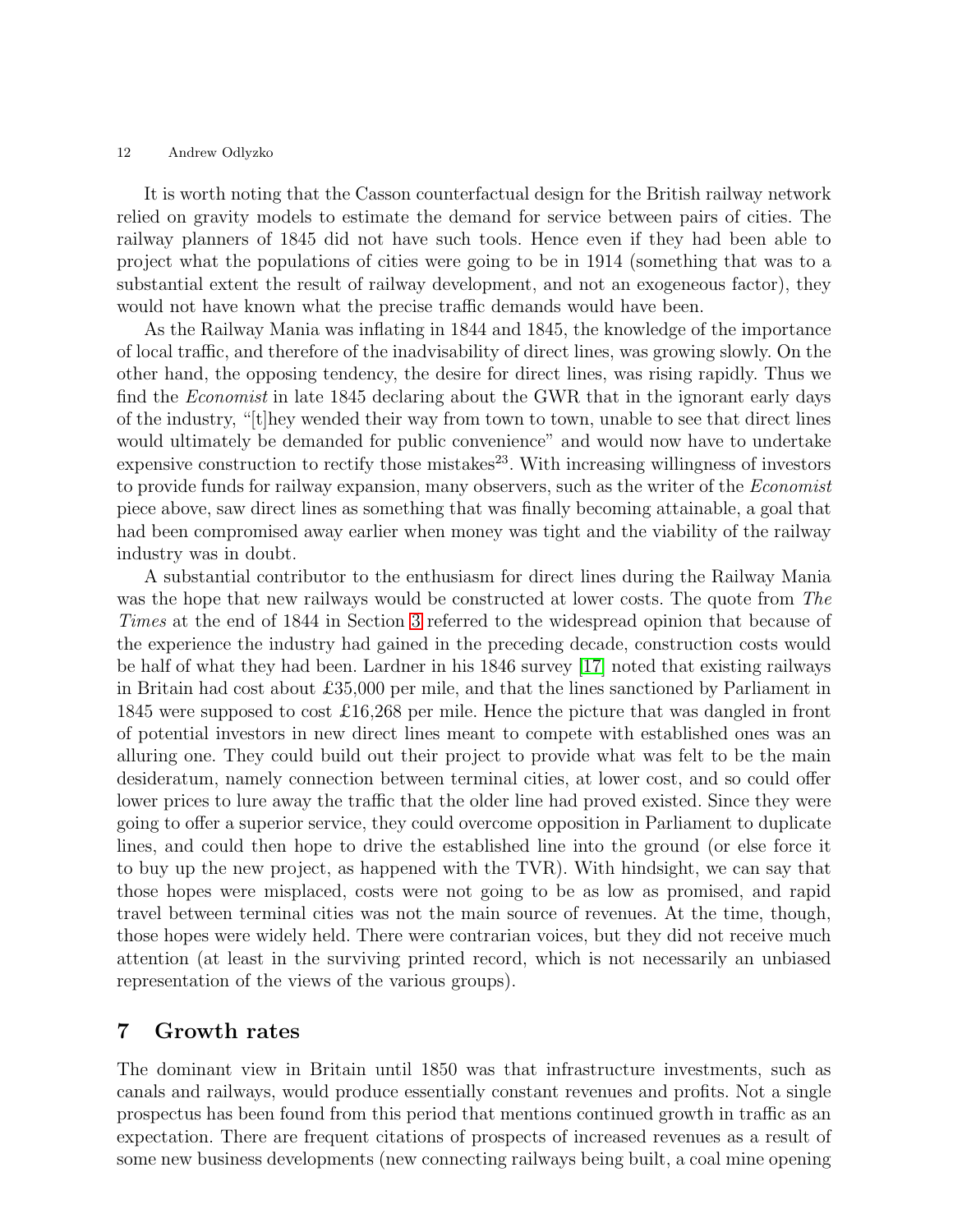up close to the line, etc.), but these were understood to depend on exogenous events and to be uncertain. In addition, House of Commons railway committees were required, between 1836 and 1845, to report on the business plans of the railways they were recommending for approval by Parliament. Not a single one of those reports projected continued growth in traffic.

There was awareness of the population growing at about 1.5% per year, but that was low enough that it was seldom discussed, and was not incorporated into business plans. The assumption was that once a railway started serving customers, there would be a "development of traffic" to a steady level. This basic assumption was seldom stated explicitly, because there was no need to state it. Practically everybody (with a few exceptions, such as James Morrison as early as 1836) just knew that this is how the world ran. This section cites just a few illustrative examples, mostly of cases where people were realizing the consensus view was not correct.

The general expectations among railway observers during the Railway Mania seemed to be that the "development of traffic" to its full potential on a new line would take at most a year or two. In early 1848, as unease about their lines' prospects spread among railway investors, George Hudson, the Railway King, attempted to pacify his shareholders. He declared that "it could not be expected, that, upon the immediate opening of new lines ... traffic ... should be suddenly developed, three years being the average time usually allowed for that process"<sup>24</sup>. But the clear implication of this statement is that he was still expecting revenues to level off, it's just that it would take a bit longer than his impatient and nervous audience expected.

In citing public pronouncements by prominent figures there is always the question of whether what is cited is representative, and also of whether it reflects the speaker's true belief. In the case of Hudson and other railway industry figures in 1848, though, their true beliefs are not very important. They had a strong interest in reassuring investors that the declines in dividends that most lines were suffering from were temporary. And what better way to provide such reassurance than by citing the prospects of a long period of rising revenues? That Hudson and his fellow managers did not do so is a strong indication that they felt such claims would not be regarded as credible by their shareholders.

There was a rise in awareness of continued growth, but it was slow, and not without controversy. In the fall of 1849, The Times, which had been the fiercest critic of the Railway Mania, surprised many by publishing a prominent leader with a positive message for railway investors<sup>25</sup>. At that time the railway share market was at about its lowest level, reeling from declining dividend rates and the disclosures of George Hudson's frauds and accounting irregularities at other lines. The Times, though, predicted that profits would improve, and advised railway shareholders not to sell their shares. The basis for this optimism was a forecast, based on the progress of transportation over the previous three quarters of a century, that by 1875, "the internal travelling and traffic of this nation will be nearly doubled, if not more."

This was a bold forecast for that period. Population growth of about 1.5% per year would have suggested an increase in traffic of about 47% in the 26 years from 1849 to 1875. Robert Lucas Nash the elder, a pioneering financial analyst, whose contribution to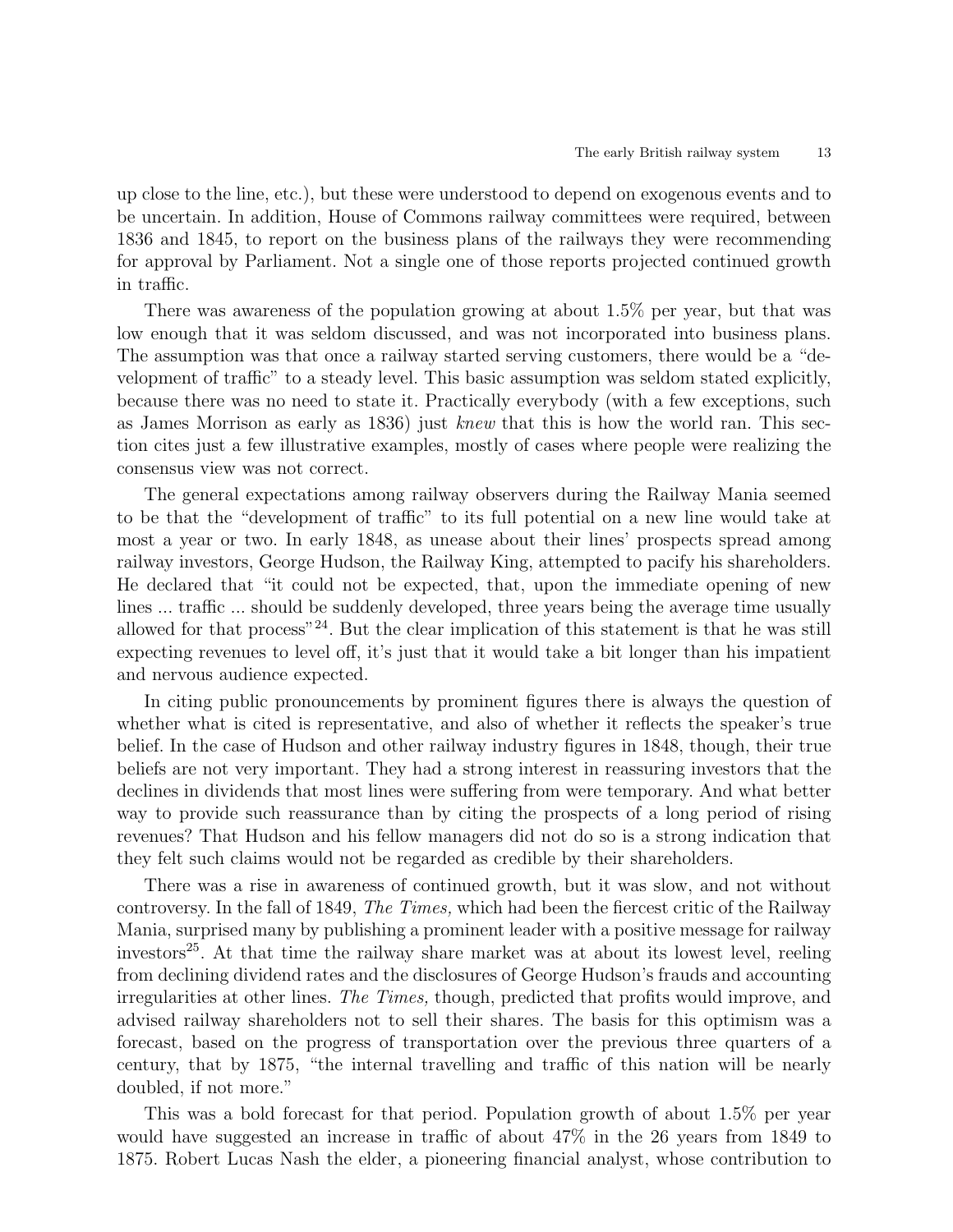the collapse of railway share prices in late 1848 was greatly augmented by the publicity that The Times had provided for his work, cf. [\[24\]](#page-24-3), broke with his old ally. He declared that The Times was acting on "expediency rather than principle," and that it was offering "visionary estimates of increased traffic" to its readers<sup>26</sup>. As it turned out, the doubling of revenues that The Times thought might take until 1875, and that Nash regarded as purely "visionary," took place by 1857, in just 8 years.

The 1850s were the first decade of "the great Victorian boom," which ushered in fast and relatively steady growth in the economy. Hence by the middle of that decade, it was more common to hear comments about, and expectations for, further growth in railway traffic. Still, this view was not held universally even then. In 1856, in his inaugural address after election as President of the Institution of Civil Engineers, Robert Stephenson felt it necessary to note that "[t]here has been no instance, in the annals of any railway, where the annual traffic has not been of continuous growth<sup>"27</sup> This reminder may have been needed. Just the year before, Edwin Chattaway, a railway engineer and manager, published a wellregarded survey of the railway industry. In that work, he claimed  $([6], p. 27)$  $([6], p. 27)$  $([6], p. 27)$ :

The traffic returns seem to have reached their culminating point, and, save in a few exceptional cases, the probability of any appreciable increase under this head is very remote.

### <span id="page-13-0"></span>8 Railway expansion

Given the expectations for a couple of years of "development of traffic" on new lines, and then static revenues, as outlined in the preceding section, it is clear that investors and government policy makers during the Railway Mania were not planning for the rail transportation needs of the British economy of 1914, which is what Casson's network is designed for. But what were they expectations? That is hard to say. Most promoters, engineers, investors, ..., were thinking of their particular projects, not of the shape of the entire national network. Still, it appears that the general consensus was that Britain was going to need, and would have, between 20,000 and 30,000 miles of railway, roughly the extent of the turnpike system. The disagreement was largely about the speed with which this network was going to be constructed. Thus on one hand the expectation was for an even more extensive network than the actual one of 1914, and on the other for a network with a far lower intensity of traffic (and of capital investment).

An example of this kind of thinking is implicit in James Morrison's 1846 pamphlet [\[21\]](#page-23-4). In some ways it was amazingly accurate. He explicitly declared that he expected cumulative railway investment to reach £560 million "in some 20 or 30 years." As it turns out<sup>28</sup>, total capital investment reached £560 million in 1872, 26 years later. He did not mention the size of the network, but implicit in his discussion, which cited the lines recently approved by Parliament, is the expectation of costs of about £20,000 per mile, which would have given a network of about 28,000 miles, considerably larger than the actual network of 1914.

The 1853\* figures in Table [2,](#page-14-0) which are listed as representing investor hopes at the height of the Railway Mania, were obtained as follows: The mileage figures were those for all the lines authorized for Britain through the end of 1852, primarily during the Railway Mania,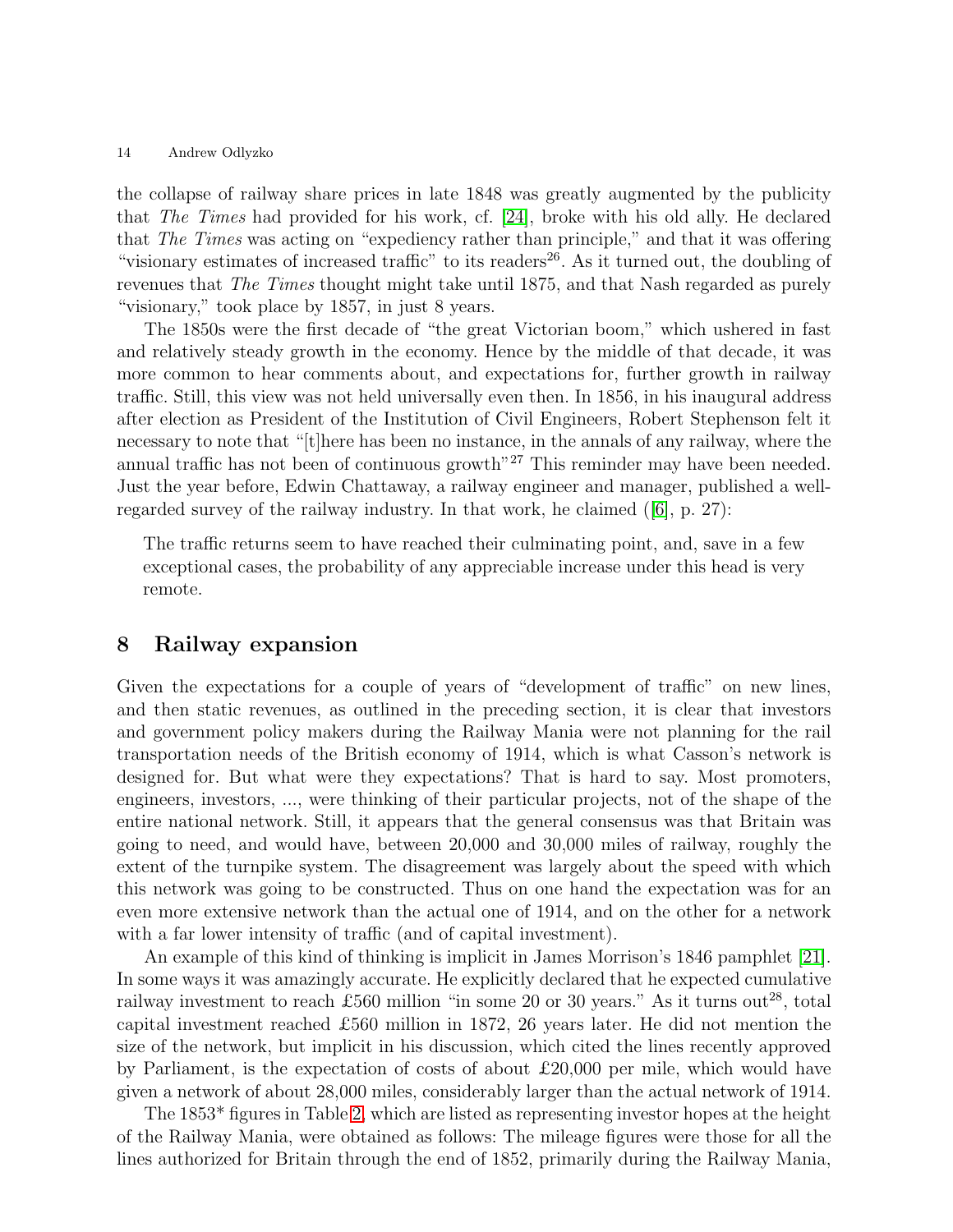#### <span id="page-14-0"></span>Table 2. The development of the railway system in Britain

| Length of railways in miles, revenue and cumulative capital invested in railways in              |
|--------------------------------------------------------------------------------------------------|
| millions of pounds sterling, revenues per mile in pounds sterling. The 1844, 1853, and           |
| 1913 entries are actual historical statistics, derived from [20]. The 1853 <sup>*</sup> entries, |
| explained in Section 8, represent what investors at the height of the Railway Mania              |
| around 1845 were expecting to obtain by 1853, as shown by House of Commons reports.              |
|                                                                                                  |

| year  | miles of | invested | capital  | total    | revenue  | passenger  |
|-------|----------|----------|----------|----------|----------|------------|
|       | railways | capital  | per mile | revenue  | per mile | revenue    |
|       |          | millions | (pounds) | millions | (pounds) | (fraction) |
|       |          | pounds)  |          | pounds)  |          | of total)  |
| 1844  | 2.148    | 73       | 34,000   | 5.0      | 2,330    | 68\%       |
| 1853  | 6,805    | 265      | 38,900   | 17.2     | 2,530    | 47\%       |
| 1913  | 20,266   | 1,282    | 63,300   | 119.8    | 5,900    | $46\%$     |
| 1853* | 11,500   | 265      | 23,000   | 45.0     | 3,000    | 64%        |

which is here taken to refer to the period from  $1844$  to  $1849^{29}$ . The capital per mile figure is approximate, mixing the lines in service at the beginning of the Railway Mania, which cost over £30,000 per mile, with the new ones, which engineers and promoters were promising would be built for about £20,000 per mile<sup>30</sup>. The 64% figure for revenues that were to come from passengers was derived by considering the business plans of the British lines approved during the  $1844$  session by the House of Commons<sup>31</sup>. As for revenues, the lines authorized during the 1845 session promised an average dividend of about  $6.4\%^{32}$ . These promises were based on the systematic demand estimation methodology that was sanctioned by Parliament. However, as is shown in Section 22 of [\[23\]](#page-23-12), investors were hoping for 10% profit rates. To achieve that, with average costs per mile of  $\pounds23,000$  and an estimated working expense ratio of about 33%, their railways had to produce average revenues of about £3,000 per mile.

Many of the estimates that went into the 1853\* entries in Table [2](#page-14-0) are thus somewhat arbitrary, and one could easily justify modifying them somewhat. The point remains, though, that during the Railway Mania promoters and engineers were not thinking of a rail system designed for the needs of the economy of the year 1914. They expected passenger revenues to dominate (and we have many citations from the period around 1850 expressing surprise at the vigorous growth of freight traffic), and thought lines would cost far less to build, and would attract lower revenues per mile.

# <span id="page-14-1"></span>9 A "directing genius" and potential for efficient design

In the case of the British railway system, there were some engineers who likely would have devised a better layout than was actually constructed, had they been given a free hand. John Hawkshaw almost surely would have. Already in the late 1830s he had a good intuitive sense for the patterns of rail traffic, and the network architecture that was needed. Robert Stephenson might also have have provided a better layout. In his summer 1853 lecture in Montreal he declared that "[l]ines had been located, which never would have been built, had a directing genius presided over the chartering of them" ([\[12\]](#page-23-13), vol. 2, p. 183). He was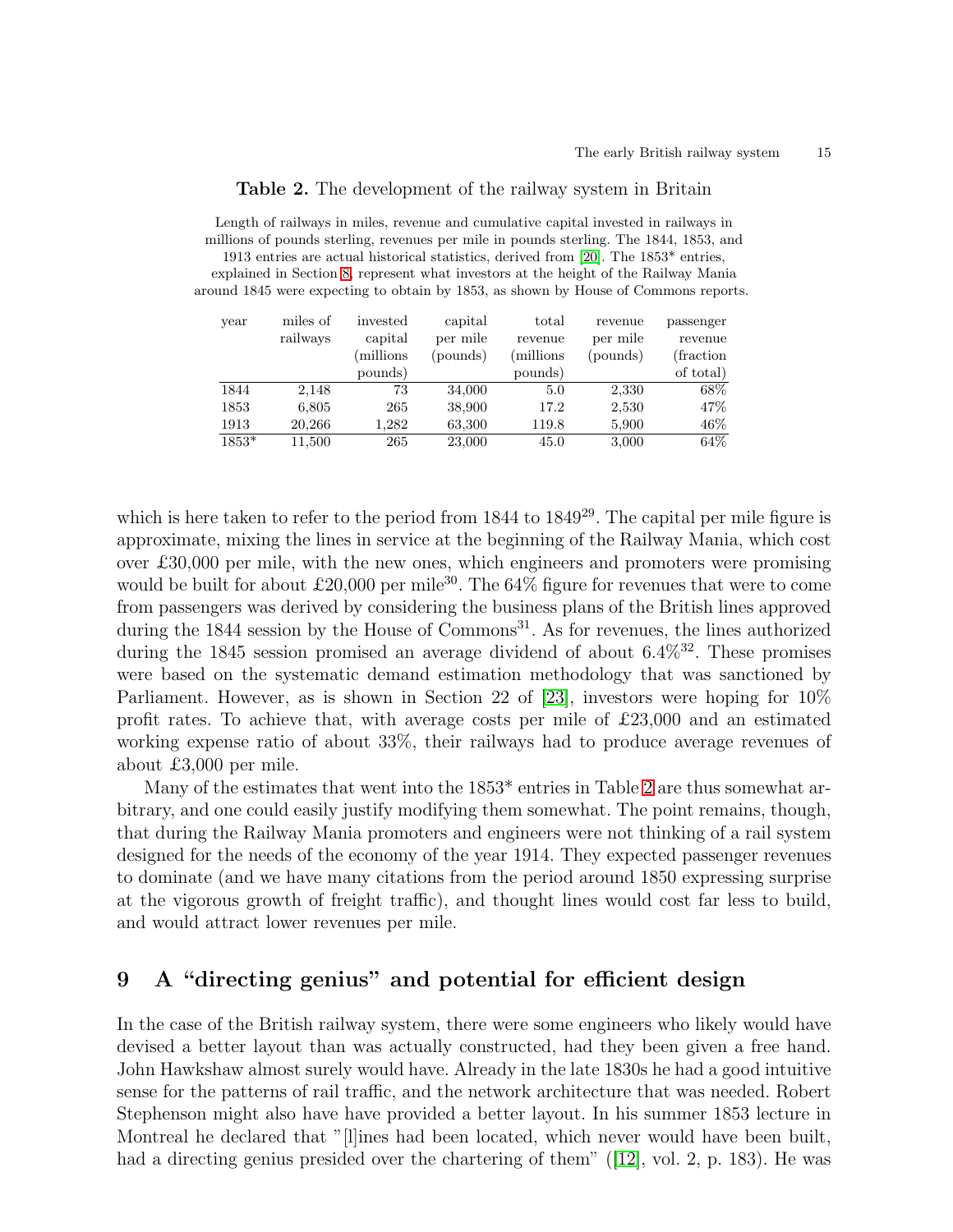surely thinking of himself as the genius who would have come up with an efficient design. It is quite possible that he would have. As is noted by Casson ([\[5\]](#page-23-0), p. 21), Stephenson did lay out some regional networks. Furthermore, at the Cardwell Committee hearings early in 1853, he declared that railways had not been "laid out ... in the best possible direction for the public" due to the preoccupation with direct lines<sup>33</sup>. This was certainly an emphatic denunciation of direct lines (which was reinforced by the rest of Stephenson's testimony). But it may also have been colored by the benefits of hindsight. At the height of the Railway Mania, one of the most prominent of the proposed direct lines was the Manchester and Southampton Railway. The engineers for this line were the eminent George Parker Bidder and his long-time partner and even more eminent Robert Stephenson!

While engineers were sometimes the initiators of railway projects, especially when there was little new construction and they were looking for work, they were in general not independent agents, and were subordinate to those who controlled the purse strings. (Casson's claim, p. 55 of [\[5\]](#page-23-0), that it was "engineers who masterminded strategy in the early years" does not seem to be representative, although it may have applied to Brunel's lines.) Thus when John Miller, best known for his work on Scottish railways, was asked by a Parliamentary committee in 1846 about choice of a direct line or one designed for "accommodation of the local traffic along the line," he responded that the choice was made "arising from the different objects of the promoters<sup>"34</sup>. Thus whether particular engineers were involved with direct lines or not does not necessarily say much about what they honestly thought was best. Hopefully more research into private papers of engineers, promoters, and managers from this period will provide more information on their opinions about optimal railway design.

### 10 The Railway Department of the Board of Trade (RDBoT)

Given the consensus among the early Victorian contemporaries about presence of large inefficiencies in the British railway system, could the RDBoT have achieved the savings of Casson's counterfactual system, had it been given the mission Casson recommends in 1845? The answer is almost certainly no, for a combination of reasons.

The first obstacle is that by 1845 it was too late to avoid some of the inefficiencies of the British system, as many basic decisions had been made a decade or more earlier. Thus, for example, Casson's counterfactual design has a single trunk line serving to connect London with Southampton and Bristol. However, by 1845, each of those cities had its "direct" line. Both were very profitable, and one of the most prominent direct line projects of 1845 was the Direct London and Exeter Railway. It was to run between those two, and was supported by The Times and James Morrison, although nothing came of it. There was still much that could have been done to make the system more efficient, as there were only slightly over 2,000 miles in service. But the RDBoT was not dealing with a tabula rasa.

The second obstacle to RDBoT's constructing an efficient railway system was that it had neither the mandate nor the competence to do so. Gladstone certainly did wish to give it such a mission. But then he also wanted more radical moves, including eventual government ownership of railways. The opposition was too strong for most of his proposals. The RDBoT was only to examine proposals brought to it by promoters. There were only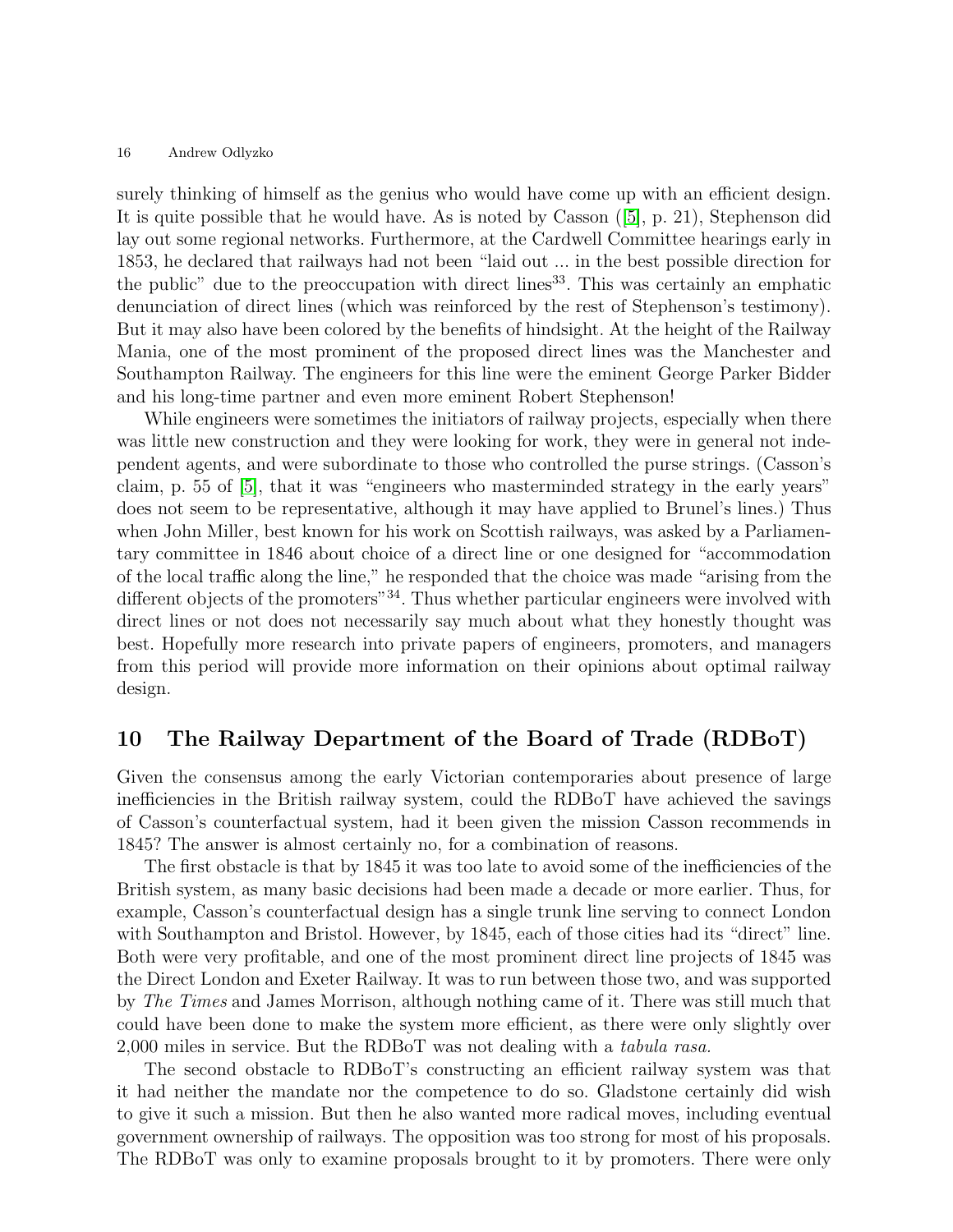a few small back doors to planning, as in the recommendation the RDBoT might, in evaluating a submission, take into consideration "a preferable scheme  $|$ that is in *bona fide* contemplation, although not sufficiently forward to come simultaneously [to Parliament]"35. Note that the RDBoT was allowed to consider only projects that were well under way, not ones they thought up themselves.

Casson writes that the RDBoT "published detailed recommendations regarding the future structure of the network in 1845, based on over 20 detailed regional plans" ([\[5\]](#page-23-0), p. 2). That is very questionable. The RDBoT did not publish detailed recommendations for the structure of the network. It published general guidelines (many reprinted in [\[5\]](#page-23-0), pp. 236– 38). It then made detailed evaluations of proposed submissions and recommendations for Parliamentary action.

The RDBoT was also less of an outlier in British railway policy making than reading Casson's book might make the reader think. Parliament was taking steps other than setting up the RDBoT mission to bring more cohesion to its decision. The House of Commons, as just one example, set up the Select Committee on Railway Bills Classification, to assign railway projects that were competing or related to the same committee. Further, as Casson notes, "almost all of the recommendations of the Board of Trade were accepted by [Parliament in 1845]" ( [\[5\]](#page-23-0), p. 238). House of Commons committees on railway projects of that year had to report on the degree to which they followed the RDBoT recommendations, and those reports were summarized conveniently in a book [\[3\]](#page-23-14). With a few notable exceptions, the differences were neither numerous nor large.

Phasing out the RDBoT scrutiny of railway projects does not appear to have made a very large difference. Casson writes ( [\[5\]](#page-23-0), p. 239) that "[t]he 'agenda' for 1846 therefore became to approve as many schemes as possible, and without the [RDBoT] there was no effective check on Parliament." This claim is hard to accept. During the 1845 session, Parliament, relying to some extent on the advice of the RDBoT, passed 121 railway acts based on consideration of 249 schemes. In the 1846 session, when presented with 558 projects, and without any assistance from the RDBoT, it passed 272 acts, for an almost identical  $49\%$  success rate<sup>36</sup>. That more than half the submitted projects were rejected also serves to qualify Casson's repeated claims that MPs were reluctant to make hard decisions (e.g., [\[5\]](#page-23-0), p. 18). They often made hard decisions, because they had to. In very many cases, they were faced with directly competing proposals, and they had to select just one.

In addition to lacking a mandate to design the British railway system, the RDBoT lacked the expertise to do it. In general, the RDBoT was perceived as lacking the gravitas appropriate for its role, and it did not have any railway engineers on its staff. Hence a railway paper complained that the RDBoT consisted of "a juvenile peer, one or two specially juvenile barristers, a theorist "closet-man," and a *ci-devant* Secretary "to some railway in the North<sup>"37</sup>. While this was an extreme attack on the RDBoT, other, more respectable, sources were often almost as scathing. Thus The Times, the epitome of Victorian respectability, also criticized the members of the RDBoT, one-by-one. Of Dalhousie, the head of the RDBoT, it wrote that he was "a young nobleman whose knowledge of these subjects, if he possesses any, must be intuitive, as on none of these points can he have had any practical experience"<sup>38</sup>. The Times concluded that the RDBoT "does not possess the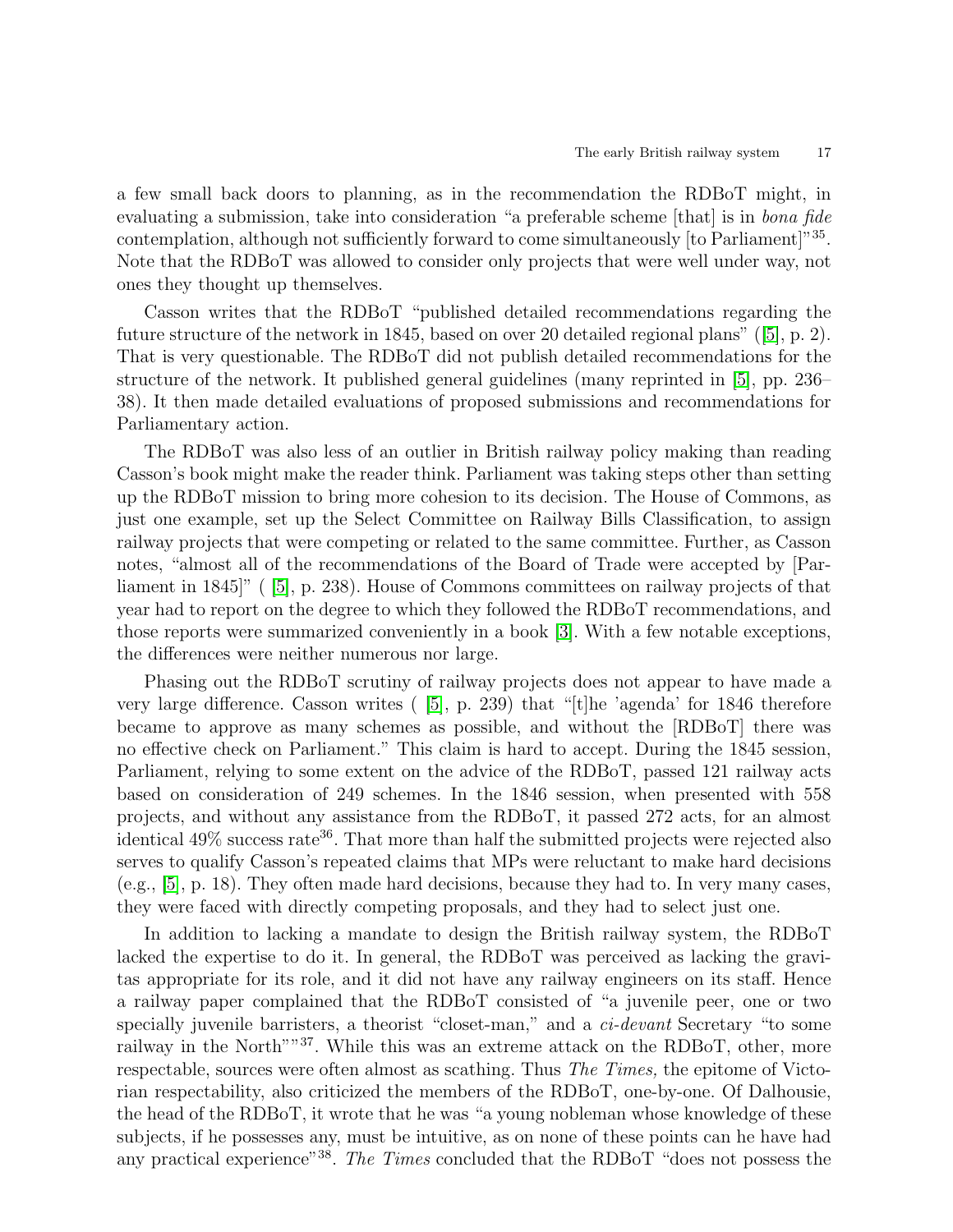ability for the present duties it has to perform; and even if it did possess the ability, it would be utterly impossible for it to investigate with the necessary care a quarter of the new railway schemes now under consideration."

Suppose, though, that by some miracle, the RDBoT had been given the mandate to plan the British railway system, and had been headed by a senior duke to give it respectability, with a couple of prominent railway engineers to do the technical design work. Would they have produced a system as efficient as Casson's? It is essentially inconceivable that they would have anticipated the growth of the economy and of railway traffic in particular, and so they would not have planned for the demands of 1914, as Casson did. Further, the RDBoT was generally supportive of direct lines (as in its positive evaluation of the TVR), although not as enthusiastic as The Times at the end of 1845 thought it should have been, as shown in the 19 November 1845 leader quoted in Section [5.](#page-7-0) But the RDBoT did its work in late 1844 and early 1845, when the enthusiasm for direct lines was still far from its peak. Given the strength and pervasiveness of the mania for direct lines, documented earlier in this paper, chances are that a greatly empowered RDBoT would have partaken of the delusion, or had it imposed on them by an explicit mandate by Parliament.

# <span id="page-17-0"></span>11 British railway experts in early 1850s and government planning

The conclusion of the preceding section that strengthened government planning in 1845 would likely have produced an even less efficient system is supported by opinions of many of the top railway experts in the aftermath of the collapse of the Mania.

The quote from Hawkshaw in the Introduction about "the evils which Government interference would have created" through imposition of "[r]igid unbending straight lines" comes from a series of meetings of the Institution of Civil Engineers (ICE) a few years after the Railway Mania had deflated. On 27 April 1852, Braithwaite Poole presented a paper, "The economy of railways as a means of transit, ...," which led to extensive discussion that also consumed the next two weekly meetings of the ICE (and thereby forced an unscheduled postponement of lectures planned for those slots). Poole's paper together with a very detailed report (although not by any means a verbatim transcript) of that discussion was printed by the ICE [\[26\]](#page-24-0). Poole advocated amalgamation of railways of Great Britain into four territorial divisions. He claimed that "the Government [should have] determined the directions in which railways should have been constructed." This brought out Hawkshaw's rejoinder, quoted in the Introduction. In attendance and participating in the discussion were almost all of the most prominent railway engineers of that era (including Stephenson, Locke, Bidder, and Brunel) as well as some other influential railway figures (such as Captain Mark Huish). Since there is no record of any of them objecting to Hawkshaw's claims, it seems safe to conclude that they found them credible.

A year later, during the Cardwell Committee hearings, Robert Stephenson, in the passage partially quoted in Section [9,](#page-14-1) also blamed the preoccupation with direct lines for much of the inefficiency of the British railway network. These explicit declarations of Hawkshaw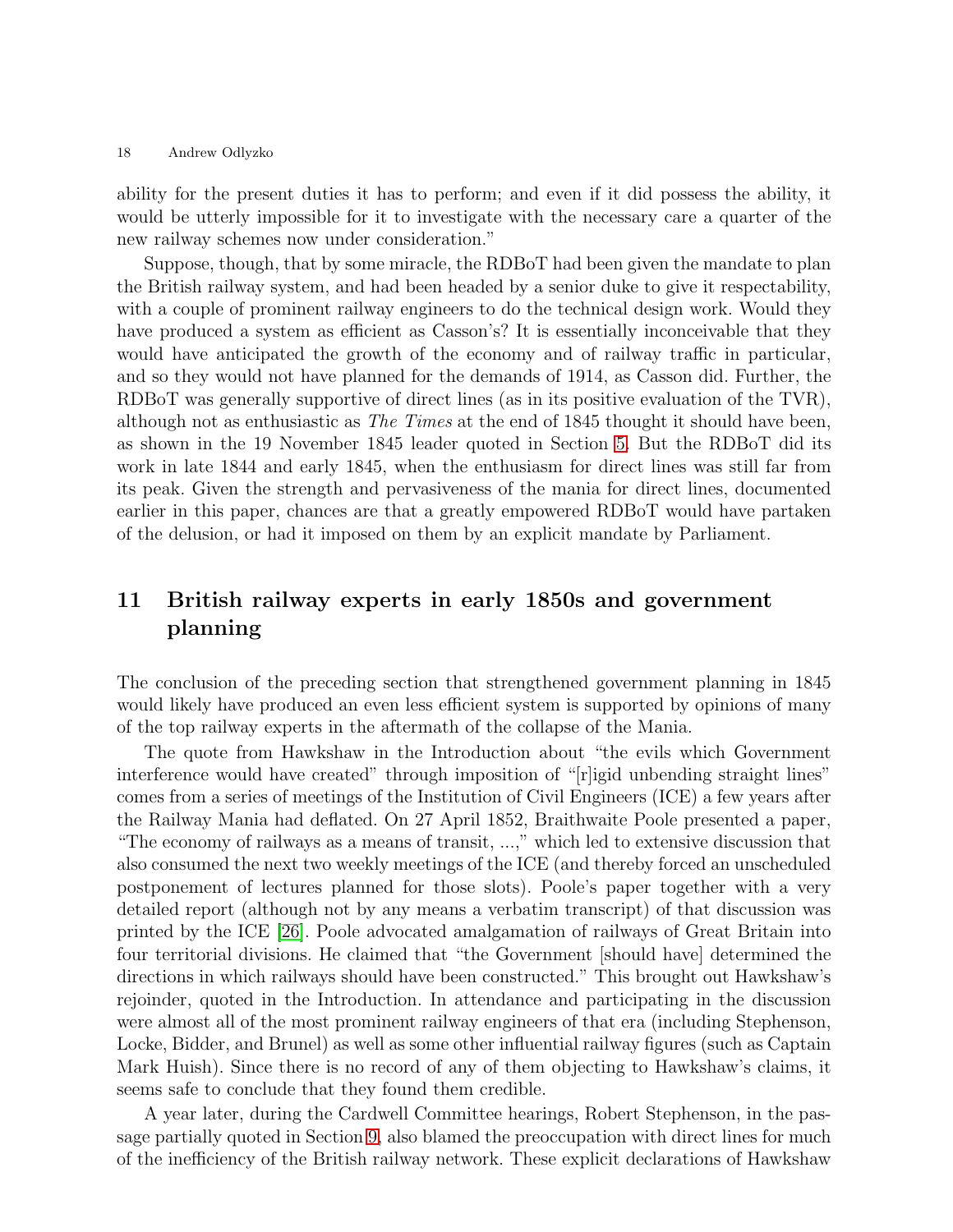and Stephenson serve to confirm the conclusion that central planning of British railways in the 1840s would not have been conducive to efficiency.

# 12 British central planning in the 19th century

Grahame Boyes asked, in his review of Casson's book, whether the policy change advocated by Casson was really feasible in the 1840s [\[4\]](#page-23-15). Gordon Biddle, in a letter commenting on the Boyes review, went further, and asserted that he was ready to "dismiss" the Casson work, and that counterfactuals such as that of Casson are pointless [\[2\]](#page-23-16). Biddle's argument was that "[t]he UK's railway system is what it is because of nineteenth century social, political and economic beliefs and practices, and the technology available at that time," There is certainly much to be said for this view, since the same railway planning process, with the same widely acknowledged deficiencies and inefficiencies, continued for the rest of the 19th century. Laissez faire was the reigning doctrine, and markets were expected to be regulated by competition as much as possible. James Morrison's was a lonely voice back in 1836 in the advocacy of railway regulation.

Still, the early Victorians were pragmatic (as is noted by Casson, e.g., [\[5\]](#page-23-0), p. 30), and government was heavily involved in the railway enterprise, not least because railway promoters needed government permission to acquire property from often reluctant landowners. (The extensive literature on this topic is represented by [\[13,](#page-23-17)[14\]](#page-23-18).) British policies were heavily influenced by the abundance of capital in the country. When they wanted to accomplish something that purely private capital was not willing to carry out, those early Victorians often did go against their laissez faire principles. Thus, for example, James Wilson, the founding editor and proprietor of the Economist, was one of the most doctrinaire of the free market advocates. Yet, as a government official, he worked hard to bring railways to India, then a British possession, and "he certainly elaborated,–and he believed that he originally suggested,–the peculiar form of State guarantee" that was used to finance those railways ([\[1\]](#page-23-19), pp. 26–27). British government also provided loans for the construction of Irish railways in the 1850s, in another controversial departure from the dominant dogma.

It seems possible that a centralized planning process of the kind envisaged by Casson could have arisen and produced a far more efficient system if the following two facts had been widely foreseen (for the first) or recognized (for the second) at the start of the Railway Mania of the 1840s:

- railway investments of the 1840s were going to be largely unprofitable
- railway revenues were coming primarily from local traffic

Neither of these facts went counter to any basic and deeply held religious, political, or socioeconomic dogmas, and so could have been incorporated into public and private railway planning relatively painlessly. Had there not been a plethora of private capital eagerly chasing (illusory, as it turned out) profits, British elites might have resorted to a more systematic planning process. That was done in India under Dalhousie (who surely benefited from his experience as the head of the RDBoT during its critical 1844–45 period). It was also done for Ireland in the late 1830s, when a royal commission was set up to consider railways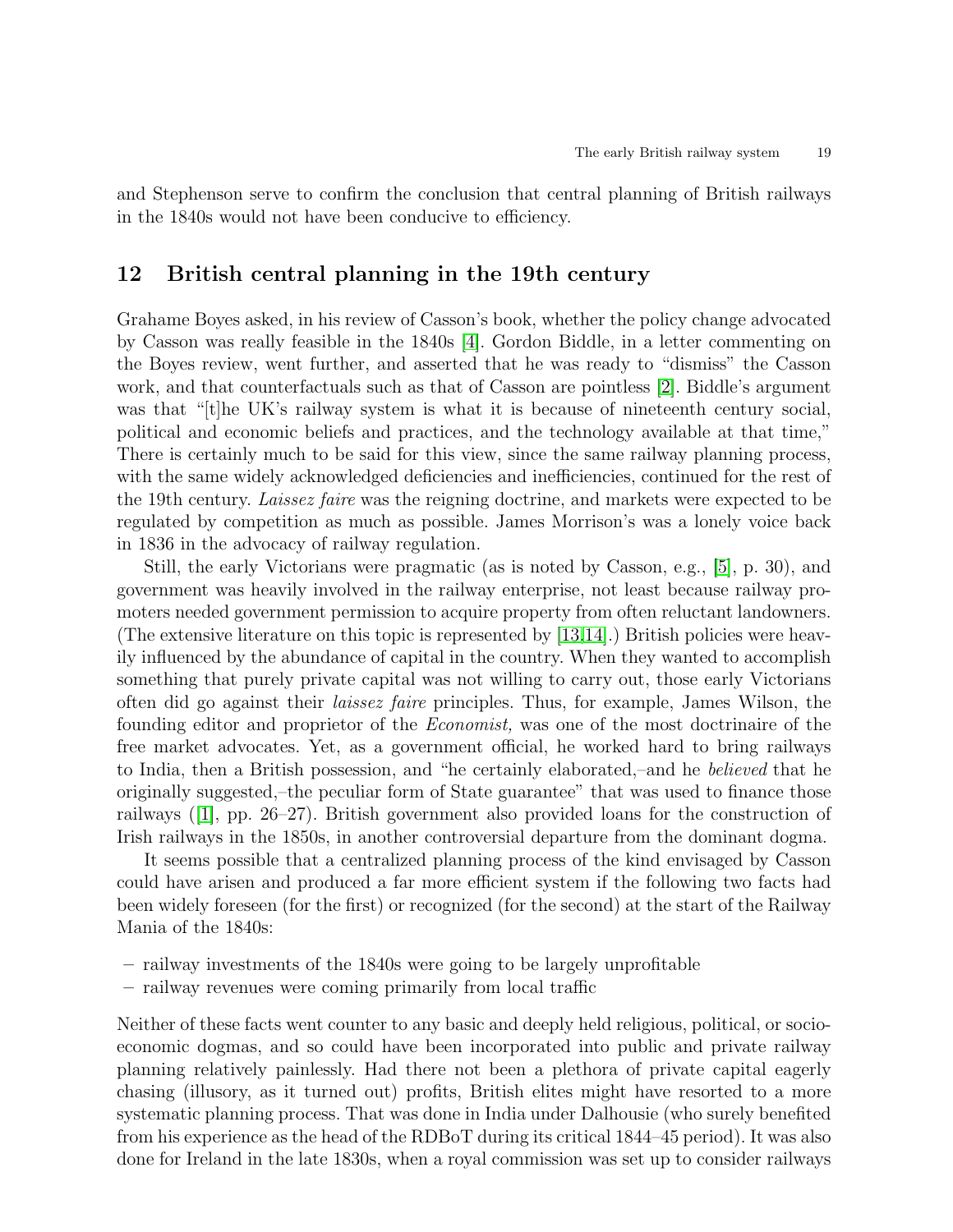in that country. This commission spent almost two years, assisted by two experienced railway engineers, Charles Vignoles and John Macneill, and produced a remarkable report of over 700 pages (including a variety of appendices) with a design for a comprehensive system of railways for that country<sup>39</sup>.

# <span id="page-19-0"></span>13 Railway system counterfactuals and effects of industrial policy

Biddle's criticism, which in principle applies to all counterfactuals, seems to go too far. Casson's study is very valuable in showing in a precise quantitative form how much inefficiency had accumulated in the British railway system. It would be even more valuable if we had similar counterfactuals for other systems from that era, to see what effect various types of planning had. The railway system of India, for example, is a natural object of study. So is the Irish system, where we can compare the system recommended by the Commission of late 1830s to what was actually built, and to what would have been optimal for 1914.

Perhaps the most interesting comparison would be with the Belgian system, which, properly speaking, was the the world's "first railway system," in that it was the first to be planned as a whole. Soon after gaining their independence from the Netherlands, the Belgians designed and built "a radical, top-down, territory-covering instrument" [\[8\]](#page-23-20). By the early 1840s Belgium had a unified system of 345 miles, built and operated by the government. That was far short of the extent of British or American railways, but relative to either territory or population, it had the highest density in the world. A project similar to Casson's, evaluating the efficiency of the system that developed in Belgium in the rest of the 19th century (through both government and private construction) would be very enlightening.

Many other European systems would also be valuable objects of study, since they invariably involved central government planning. Even more interesting would be studies of the American railroad network. In common with the British one, it grew up in a decentralized fashion. However, it was built based on very different principles, as was mentioned in Section [4.](#page-6-0) Costs were far lower than in Britain as a result of different design decisions, driven by a different environment, with higher costs of capital and higher growth rates. Counterfactuals could provide us with insights into whether the contrasting American and British approaches were optimal for their respective countries. They could also allow for an evaluation of whether the British railway building style was optimal for some of the other countries where it was adopted (such as Argentina, Australia, India). Would those countries have been better off following the American model and building something cheaply to a low standard first, and rebuilding later? This issue does not appear to have been considered in the literature.

# 14 Conclusions

Casson's thesis that a slight change in policy in 1845 would have produced a dramatically more efficient railway system for Britain by 1914 appears very improbable. The public and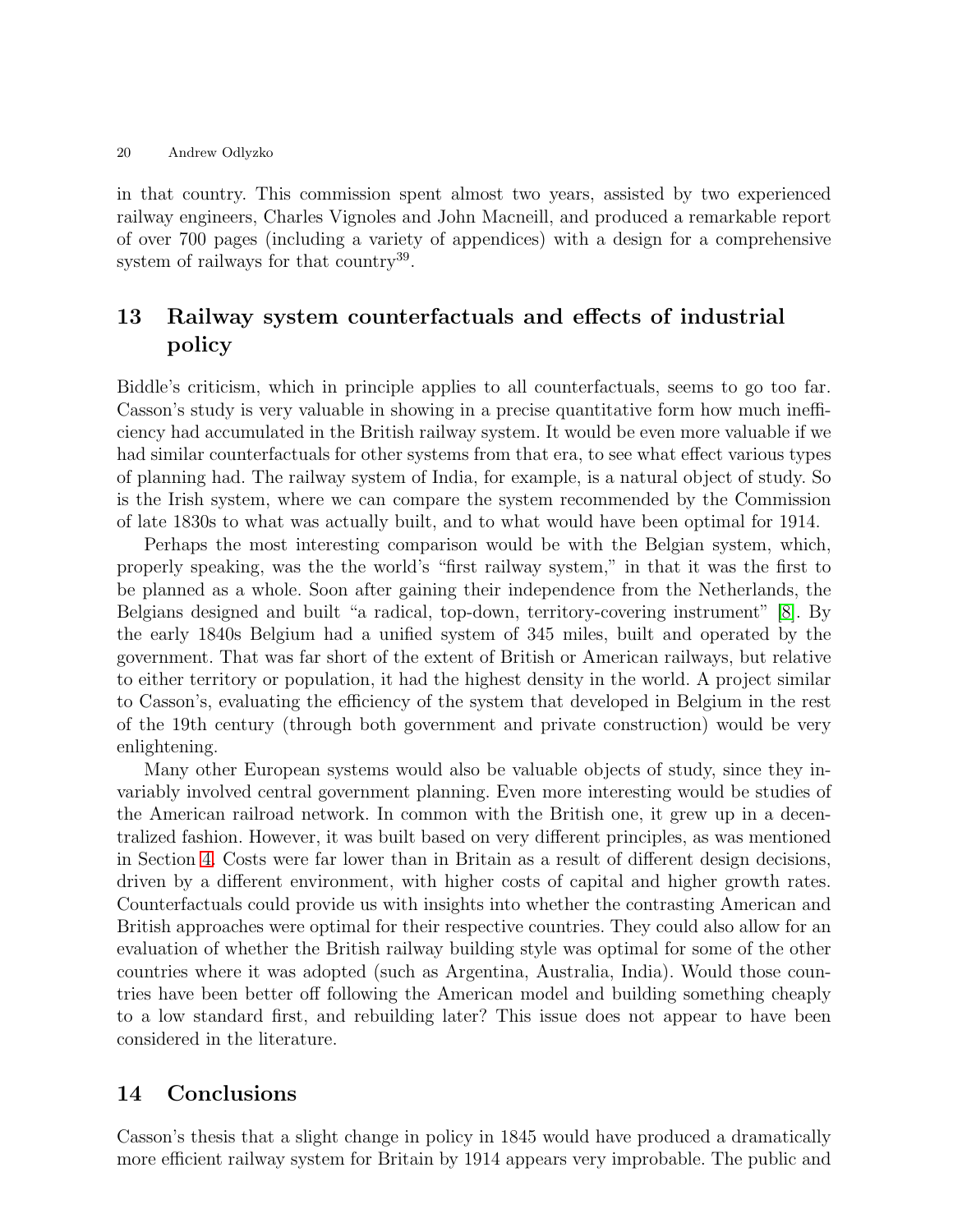the policy makers of that time did not have the information that Casson, with the benefit of more than a century and a half of experience, could base his plans on. In particular, in those "early modern" times, prevailing notions of locality of traffic and of growth rates (for railways and for the economy as a whole) were incorrect. Given those incorrect notions, it is quite likely that a stronger role for government planners would have produced an even less efficient network.

On the other hand, most of the work that went into Casson's project has high value. Important insights into the potential of industrial policy, when faced with a revolutionary new technology, could be obtained if counterfactuals similar to Casson's were produced for other railway systems of that period.

# Acknowledgments

Thanks are due to the anomymous referees for their comments and suggestions. The many individuals and institutions that assisted in the project on technology bubbles from which this paper is derived are listed at

hhttp://www.dtc.umn.edu/∼odlyzko/doc/mania-ack.htmli.

# Notes

 $1$ Railway Times, 3 July 1847, pp. 871–875.

 $^{2}Railway$  Times, 5 and 8 January 1839, includes Brunel's response.

 $3$ Parliamentary Papers, 1846 (687) XIV.5, Q1526.

<sup>4</sup>Speech of 11 May 1836, reprinted in [\[22\]](#page-23-5).

 $5$ The Times, 17 September 1846, p. 5.

 $6$  The Times, 16 December 1844, p. 5.

 $7$ Parliamentary Papers 1852–53 (170) XXXVIII.5. This report contains both Laing's and Stephenson's testimony.

<sup>8</sup>Morning Chronicle, 9 Sept. 1853, p. 3.

 $9$ Minutes of Proceedings of the Institution of Civil Engineers, vol. 15, 1856, p. 139.

<sup>10</sup>Spencer's essay was reprinted in the 25 November and 2 December 1854 issues. The commentary, which was published anonymously, but which it seems safe to attribute to Poor, appeared in those two issues as well as the next two. Poor's commentary was in turn reprinted by Spencer in the book version of his essay [\[27\]](#page-24-2), which had first appeared in Edinburgh Review in October 1854.

<sup>11</sup>Prospectus of the line, *The Times*, 12 August 1845, p. 10. John Dillon, James Morrison's partner in the Fore-street textile business, was the temporary Chairman of the Committee of Management at that stage.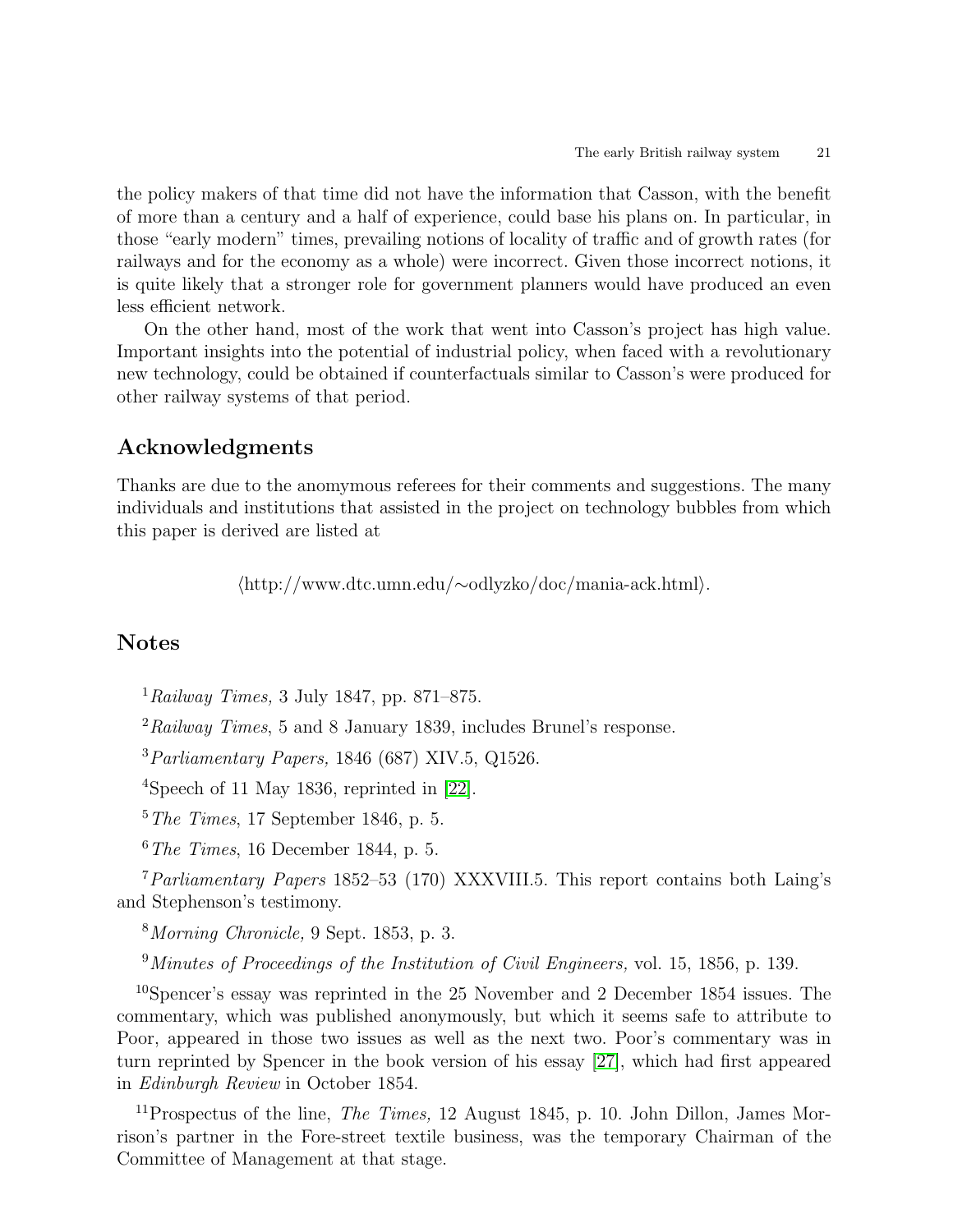$12$  The Times, 5 May 1839, p. 3.

 $^{13}Parliamentary Papers$  1845 (118) XXXIX.411.

 $14 \rightarrow Railway$  Times, 15 November 1845, pp. 2228–2229.

 $15$  The Times, 16 December 1844, p. 5.

 $16$  The Times, 15 November 1845, p. 4.

 $17$ The Times, 19 November 1845, p. 4.

 $18$  Herapath, 31 January 1846, pp. 154–155 and 14 February, pp. 217–218, for example.

 $19 \, Railway \, Times, \, 4 \, December \, 1847, \, pp. \, 1484-90.$ 

<sup>20</sup>The Times, 3 July 1837, p. 6.

<sup>21</sup> "Report on the Manchester and Leeds Railway Bill," Supplement to Votes, House of Commons, 5 May 1836.

 $22Morming$  Chronicle, 12 September 1846, p. 2.

 $23Economist$ , 8 November 1845, p. 1110.

 $^{24}$ *Herapath,* 26 February 1848, p. 229.

 $25$  The Times, 22 September 1849, p. 4.

 $26$ Money Market Examiner, 29 September 1849, pp. 517–19.

 $^{27}$ Minutes of Proceedings of the Institution of Civil Engineers, vol. 15, 1856, p. 127.

 $^{28}Parliamentary Papers 1906$  [Cd. 3106] CVI.601.

<sup>29</sup> Parliamentary Papers 1852-53 [1696] LV.1, p. ix. The authorization mileage is given there as 12,561, but that includes Ireland, so 1,061 was subtracted as an approximation.

<sup>30</sup>Parliamentary Papers 1847–48 (731) LXIII.275.

 $31$ Supplement and Appendix to Votes and Proceedings, House of Commons, 1844.

 $32$ Table in Railway Chronicle, 16 August 1845, p. 1015, and in Morning Post of that same day, p. 3.

<sup>33</sup>Parliamentary Papers 1852–53 (170) XXXVIII.5, Q990.

<sup>34</sup>Parliamentary Papers 1846 (687) XIV.5, Q1154.

 $35$  Parliamentary Papers 1844 (318) XI.17, p. xv.

<sup>36</sup>Various figures are available, even in official government sources, but they do not differ substantially. The numbers of railway acts are taken from Parliamentary Papers 1867 [3844] [3844-I] [3844-II] [3844-III] XXXVIII Pt.I.1, 127, XXXVIII Pt.II.1, 579, Appendix EK. The numbers of projects cited here refer just to those projects that survived the preliminary scrutiny on Standing Orders, and were assigned to the "committees on merits." For 1845, the figure is derived from Parliamentary Papers 1845 (620) XXXIX.7. For 1846, it is obtained from the 25 reports of that year's Select Committee on Railway Bills Classification, Parliamentary Papers 1846, vol. XIII.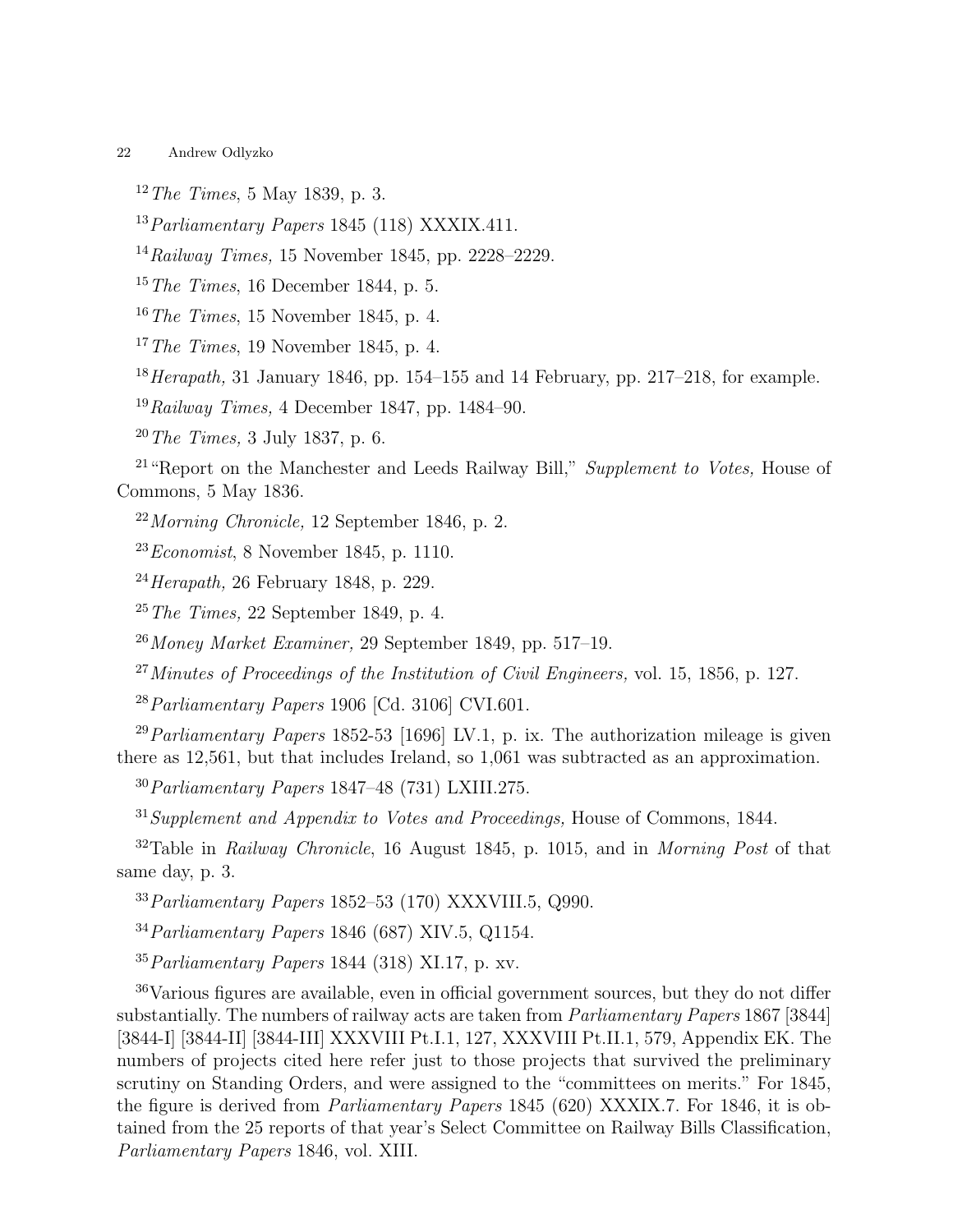- Railway Record, 11 January 1845, pp. 37-38.
- The Times, 16 Dec. 1844, p. 5.
- Parliamentary Papers 1837-38 [145] XXXV.449.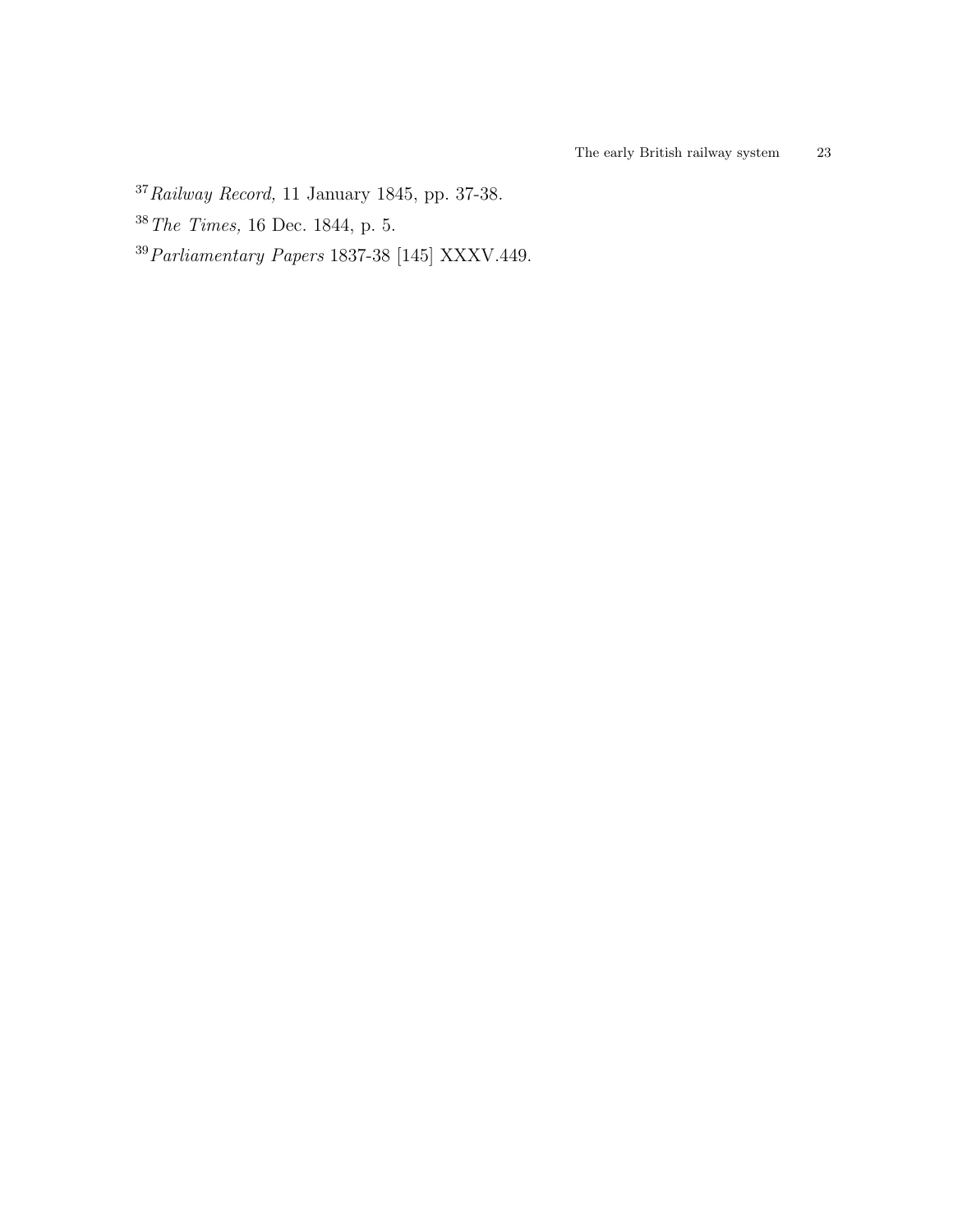### <span id="page-23-19"></span>References

- <span id="page-23-16"></span>1. W. Bagehot, Memoir of the Right Hon. James Wilson, H. Bale, 1861.
- <span id="page-23-14"></span>2. G. Biddle, letter to the editor on The World's First Railway System, J. Railway and Canal Historical Society, vol. 38, no. 209, Nov. 2010, p. 191.
- <span id="page-23-15"></span>3. Special Reports of Committees on Railway Bills Relating to the Adoption or Rejection of the Recommendations of the Board of Trade, Sess. 1845, James Bigg and Son, 1845.
- <span id="page-23-0"></span>4. G. Boyes, review of M. Casson, The World's First Railway System, J. Railway and Canal Historical Society, vol. 38, no. 208, July 2010, p. 131.
- <span id="page-23-11"></span>5. M. Casson, The World's First Railway System: Enterprise, Competition, and Regulation on the Railway Network in Victorian Britain, Oxford Univ. Press, 2009.
- 6. E. D. Chattaway, Railways: Their Capital and Dividends, ..., J. Weale, 1855.
- 7. C. Davies, review of Casson's The World's First Railway System, Economic Affairs, vol. 30, no. 3, 2010, pp. 99–101.
- <span id="page-23-20"></span><span id="page-23-9"></span>8. G. De Block, "Designing the nation: The Belgian railway project, 1830-1837," Technology and Culture, vol. 52, no. 4, Oct. 2011, pp. 703–732.
- 9. R. Gatty, Portrait of a Merchant Prince: James Morrison, 1789–1857, Pepper Arden, 1977.
- <span id="page-23-10"></span>10. T. Gourvish, review of Casson's The World's First Railway System, Economic History Review, vol. 63, no. 3, 2010, pp. 818–819.
- 11. W. A. Graham, "Adaptation of official returns of railway traffic to the general purposes of statistical inquiry," J. Statistical Society of London, vol. 8, no. 3, Sept. 1845, pp. 215– 236.
- <span id="page-23-13"></span>12. J. C. Jeaffreson, The Life of Robert Stephenson, F.R.S., ..., with chapters by W. Pole, 2 vols., Longman, Green, Longman, Robert & Green, 1864.
- <span id="page-23-18"></span><span id="page-23-17"></span>13. J. R. Kellet, Railways and Victorian Cities, Routledge & Kegan Paul, 1979.
- <span id="page-23-6"></span>14. R. W. Kostal, Law and English Railway Capitalism, 1825-1875, Oxford Univ. Press, 1994.
- <span id="page-23-8"></span>15. D. Lardner, The Steam Engine Explained and Illustrated, 7th ed., Taylor and Walton, 1840.
- <span id="page-23-7"></span>16. D. Lardner, "Correspondence between Dr. Lardner and the Editor," American Repertory of Arts, Sciences, and Manufactures, vol. 4, no. 4, Nov. 1841, pp. 246–254.
- 17. D. Lardner, "Railways at home and abroad," Edinburgh Review, vol. 84, no. 170, Oct. 1846, pp. 479–531.
- <span id="page-23-2"></span>18. H. C. G. Matthew and B. Harrison, eds., Oxford Dictionary of National Biography, Oxford Univ. Press, 2004.
- <span id="page-23-3"></span>19. E. T. MacDermot, History of the Great Western Railway: Volume One 1833–1863, revised by C. R. Clinker, Ian Allen, 1964. (Original edition 1927.)
- <span id="page-23-4"></span><span id="page-23-1"></span>20. B. R. Mitchell, British Historical Statistics, Cambridge Univ. Press, 1988.
- <span id="page-23-5"></span>21. J. Morrison, Observations Illustrative of the Defects of the English System of Railway Legislation, ..., Longman, Brown, Green, and Longmans, 1846.
- 22. J. Morrison, The Influence of English Railway Legislation of Trade and Industry: With an Appendix of Tracts and Documents, Longman, Brown, Green, and Longmans, 1848.
- <span id="page-23-12"></span>23. A. M. Odlyzko, "Collective hallucinations and inefficient markets: The British Railway Mania of the 1840s," 2010 manuscript available at  $\langle \text{http://ssrn.com/abstract=1537338}\rangle$ .